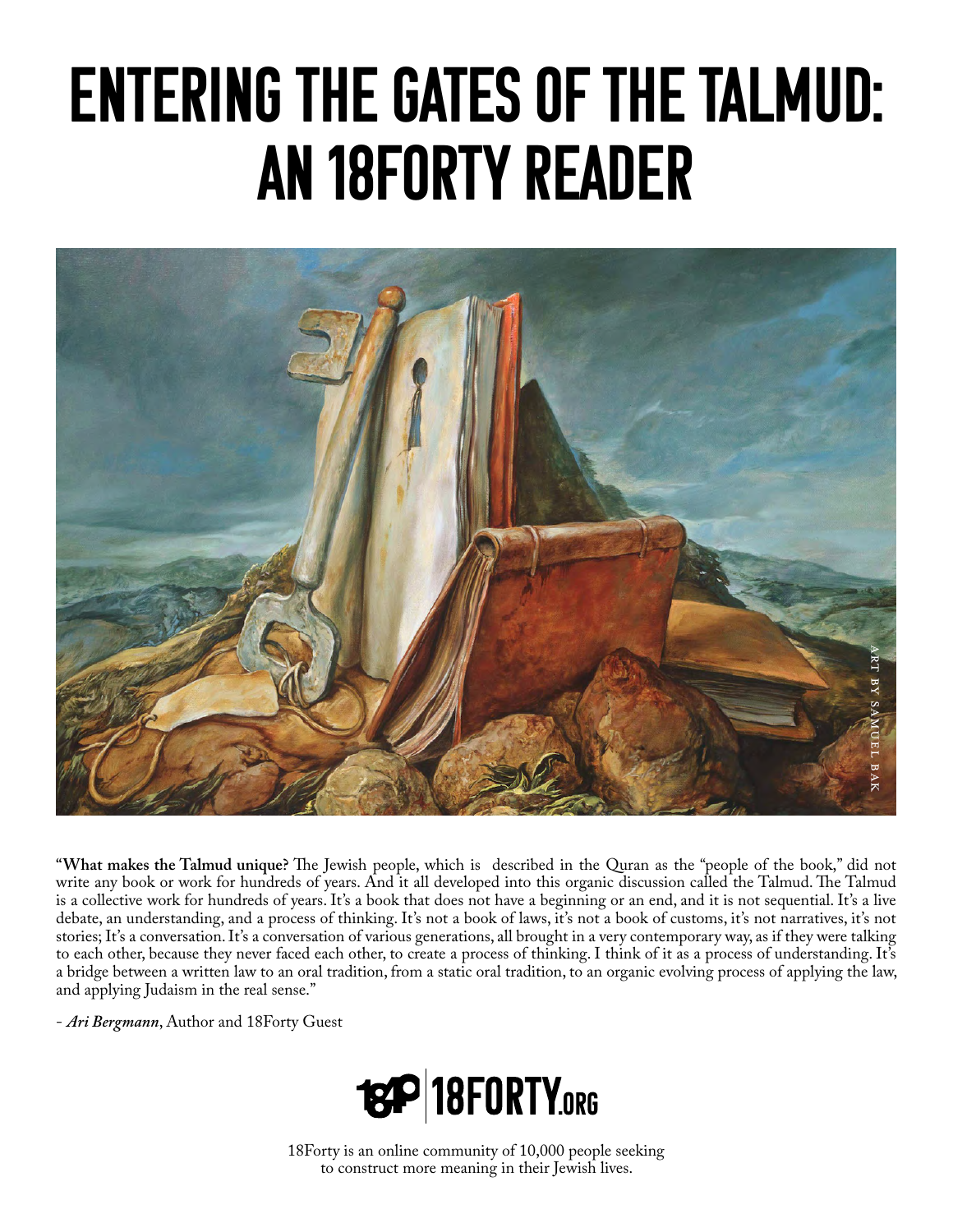## **From the Editor's Desk**

Heinreich Heine, the great German poet, who was born Jewish but later converted to Lutheranism, famously called the Torah the "portable homeland of the Jews." Like a snail, bearing its home, its shell, on its back, we carried our Torah, our home, on our backs throughout millennia of wandering in the Diaspora. This homeland has many layers, different cities: The Torah, later prophets, Mishnah, Gemara, Rishonim, Acharonim. But at the heart of Jewish learning in the diaspora is the Talmud, the Gemara. While we have studied the Torah, prophets, legal and philosophical literature, the vast literature of the Talmud has been at the center of it all.

This love is for more than content, or the message of the Talmud, but it's also about the medium, or style, of the Talmud and the way we learn it. Many Jews, religious and increasingly secular as well, study the Talmud daily, and it models a type of intense intellectual engagement and debate that has become deeply identified with Jewish learning. The media theorist Marshall Macluhan is famous for his argument that "the medium is the message," which is to say that the way we talk about something is as fundamental to what we are saying as the actual content we are

communicating. This is clear when we think about the Talmud. For those that treasure the Talmud, the Talmud is far from a set of rules or guidelines, but is a style, a map rather than a blueprint, a reflection of a vast and ambitious project that culminated in the Jewish world that we have today.

Above all else, the Talmud is a living, breathing project, an ever-unfolding letter that continues to give life to the tens of thousands of people who study it on the daily, each of whom breathes life back into the words of the Talmud as they wonder and struggle over the words of the gemara. It's worthwhile to appreciate the sheer radicalism of the Talmud, and its dynamism. It's one thing to have a revelation of God as a holy work, canonized in our foundational library, but the Talmud in so many ways is eminently, breath-takingly human in its proceedings, *and yet* it is there that the Jewish people has found God for millenia. In the working-through of our people, of the greatest luminaries and shining lights of a time not-so-long-ago, we see the most powerful expression of the great path of Jewish engagement that we still walk to this day.

There's four sections to this reader. In the first, *Interviews: Words to Consider*, we put together the questions about the Talmud that keep us up, which we asked our questions to some of the leading thinkers and scholars about the Talmud, on the 18Forty podcast. In the second, *Essays: Words from Friends*, we put together our favorite essays on the words and worlds of the Talmud, from the very fundamentals of rabbinic authority to the lives and legacies of Abbaye and Rava. The third section, *Texts: Words to Live By*, brings you our favorite Talmudic texts for navigating this challenging world. Read them, learn them with a friend or family member, and just have fun with them.

Along the way, we included some book recs, along with our favorite texts *in the margins*, thoughts, comments, and questions on the Talmud, to walk with you down the ancient and timeless path of Torah. As always, it's the process that matters, so whether you start from the beginning, the end, or the middle, we hope you learn something on the way. Our founder David Bashevkin closes us off with his thoughts on how the Talmud guides him through a messy world. Happy trails, and we hope you enjoy.

- *Yehuda Fogel*, Editor

## **1. INTERVIEWS: WORDS TO CONSIDER, P.3**

• Why is the Talmud so complex? David Bashevkin, Ari Bergmann, and Chaim Saiman on the Complexity of the Talmud, p.3 • Why Does the Talmud Look the Way It Does? Michelle Chesner on the Aesthetics of the Talmud, p.4

## **2. ESSAYS: WORDS FROM FRIENDS, P.6**

Our Favorite Essays On the Talmud, From Our Friends to You

- Essay 1: David Bashevkin on the Authority of the Talmud, p.6
- Essay 2: Michelle Chesner on the Bromberg Talmud, p.7
- Essay 3: Ari Bergmann on Abbaye and Rava, p.9

## **3. TEXTS: WORDS TO LIVE BY, P.13**

Although the study of Talmud has carried the Jewish people on its back for millenia, it can be hard at times to find the human heart of the Talmud, and to draw its meaning for our lives.

• How to Disagree: Three Talmudic Teachings for Our Time , p.13

• How to Live with a Broken Heart: Three Talmudic Teachings for Our Time, p.14

## 4. BOOKS: WORDS READ IN THE FUTURE, P.16

A Curated List of Our Favorite Books On the Talmud, So You Know Where To Go From Here, p.16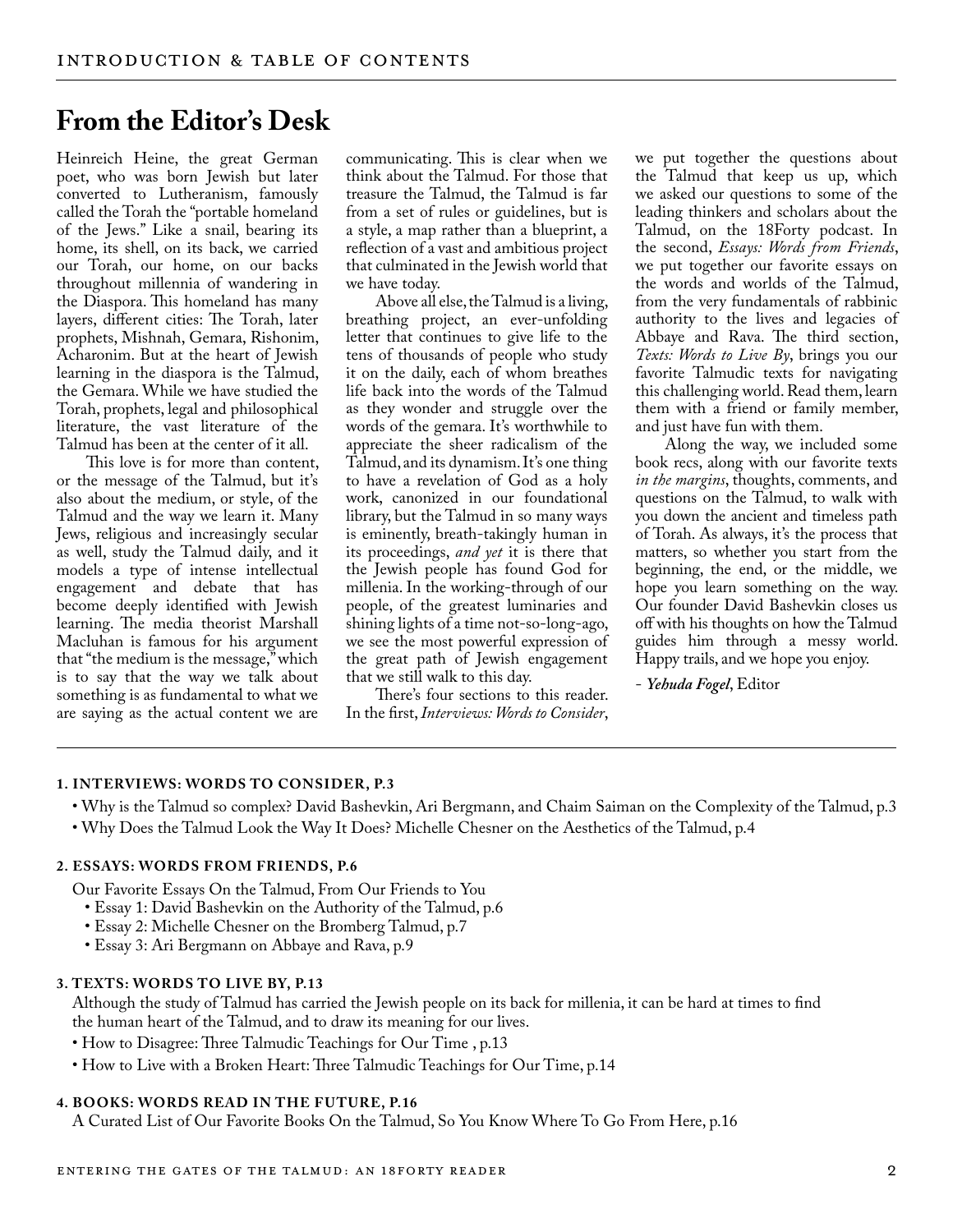## **Why Is the Talmud So Complex?**

*—The Complexity of Talmud*

In contemporary culture, if you read the word Talmudic in the New York Times, its likely referring to a complex, perhaps abstruse way of understanding a simple matter, which speaks to the sheer complexity of the Talmud. Everyone that has ever looked at a piece of gemara has had to ask: Why is it so confusing? Why couldn't it be simpler?

We put this question to Rabbi Dr. Ari Bergmann. Ari is a financier, scholar of Talmud at Yeshiva University, and Judaica collector. Ari is the founder and managing principal of Penso, and he has taught at Columbia University and the University of Pennsylvania. Ari's brilliance speaks for itself.

*David Bashevkin: What were the values of the formation of the Talmud given such a maze and so much ambiguity? What were they trying to convey by preserving that structure? If the medium is this chaos, is this non-sequential disorderly book, what were they trying to convey by keeping it that way? Why is it that in the intellectual Jewish history, it takes until the Rambam, until we have a sequentially, formally written system, orderly, like an encyclopedia? Why did they preserve that structure?*

*Ari Bergmann: Because the rabbis believed, and I think that even Maimonides, that the more structured it is, you are basically putting it into some kind of … You're limiting the text. If you want the text to be real, to evolve, the community to live, you need it to bring a process of thinking. It's important to give a process of understanding, of how to develop law, how to apply law. You cannot put the Talmud in a straight jacket. My motto is, if you put the Talmud in a straight jacket, and you create some kind of a rigid halakha system, a very clear number one, you make it obsolete the day you publish it. The Jews went through various situations. The communities were spread all over. We didn't have a national home, so that would never work. What's right in one circumstance is not right in a different circumstance. The Talmud fosters* 

*debate, argument, it's diversity. The second you structure it, it's not diverse anymore. So that process, the rabbis are very much against it. I think when Maimonides came up with his very structured book, it became very controversial. It was an extremely controversial idea that in the end didn't take hold. Because they did to the Rambam the same thing they did to the Talmud, and to the Bible. They created various layers of interpretation, very far from the original intent, because even that was ambiguous enough.*

Fascinatingly, Ari points out that preserving the chaos was in fact the best strategy for ensuring that the Talmud stands the test of time. This is a powerful point for all of us. Many of us feel that as teachers, as parents, and as studyers of the Torah, we have to present an unambiguous face to the public, to our friends, family, or students. We think that our students require a clear, straightforward approach to the messiness of life. This is often true, but Ari's words remind us that sometimes the full, honest truth, no matter how messy, is the one that lasts eternity.

We also turned to our friend Chaim Saiman for insight into this question. Chaim is a professor of law at Villanova University, scholar of Jewish law, and author of Halakhah: The Rabbinic Idea of Law, published with Princeton University Press. Chaim's answer, while echoing Ari's in some ways, diverges. Read on for his thought-provoking understanding.

*David Bashevkin: Essentially all of Jewish law essentially derives from the Talmud. There are so many books that were written based on the Talmud that have assembled Jewish law on our modern day applications. But even the ones that were written – the books of Jewish law, like Maimonides, Rambam, the Shulchan Aruch of Rav Yosef Karo – all of these works, when you open them, they're very easy and clear to navigate. You know where you could find the laws of Sabbath, you know where you can find the laws of kosher. More or less,* 

*the laws are written sequentially. Why is the original book of Jewish law, namely the Talmud, written so non-sequentially? Why is it such a maze? Why wasn't there a more sequential compendium of Jewish law written?*

*Chaim Saiman: All right… The Talmud of course is based on the Mishnah, so I think we ought to start there. The Mishnah is somewhat organized, right? Not perfectly in the way that we think we would do it, but there are six orders (Sedarim) in the Mishnah, and there's a whole bunch of tractates. And they largely, with some exceptions, stick to the topic at hand. The Talmud is, as you know, formerly a commentary in the Mishnah and often starts that way, but can then move around and get distracted pretty easily. So let's try to break down this question that you're asking. The first thing I say is, Jews have been studying the Talmud very intensively for thousands of years. But what exactly the Talmud is, nobody really knows, in part because there's nothing else like it. If we go backwards from the Talmud, so you get the Mishnah. The Mishnah is a little bit like the Talmud, not really. And before that you have Tanakh, nothing like the Talmud.*

*In the Talmud, there's no introduction. Not only is there no introduction, there's no beginning. In other words – and I write this in the book – on the very first page of the Talmud, you have one of the more wellknown, mainstream Halachot, right at the beginning, which are the laws of Kriyat Shema.* 

*Immediately, you have to be holding T'vul Yom, which is at the very opposite end of the spectrum. I think there's probably many people who've been learning for many years that don't know there's a Masechet called T'vul Yom, much less what it's about.* 

*So right away, on page one it's telling you, not only is there no introduction, there's no real beginning. It's a circle, because at every point you can pick it up and you may or may not know what's going on. And in that way, it's a book in the sense of, we print it between two covers, but is it really a book? Now, you also said the word written. Remember we call this the Oral Torah, the "Torah She'be'al Peh". So we, today and for a while, have engaged with this as a written thing, but it clearly has a lot of Be'al Peh qualities. So to go back to our peripatetic walks, there's a way in which*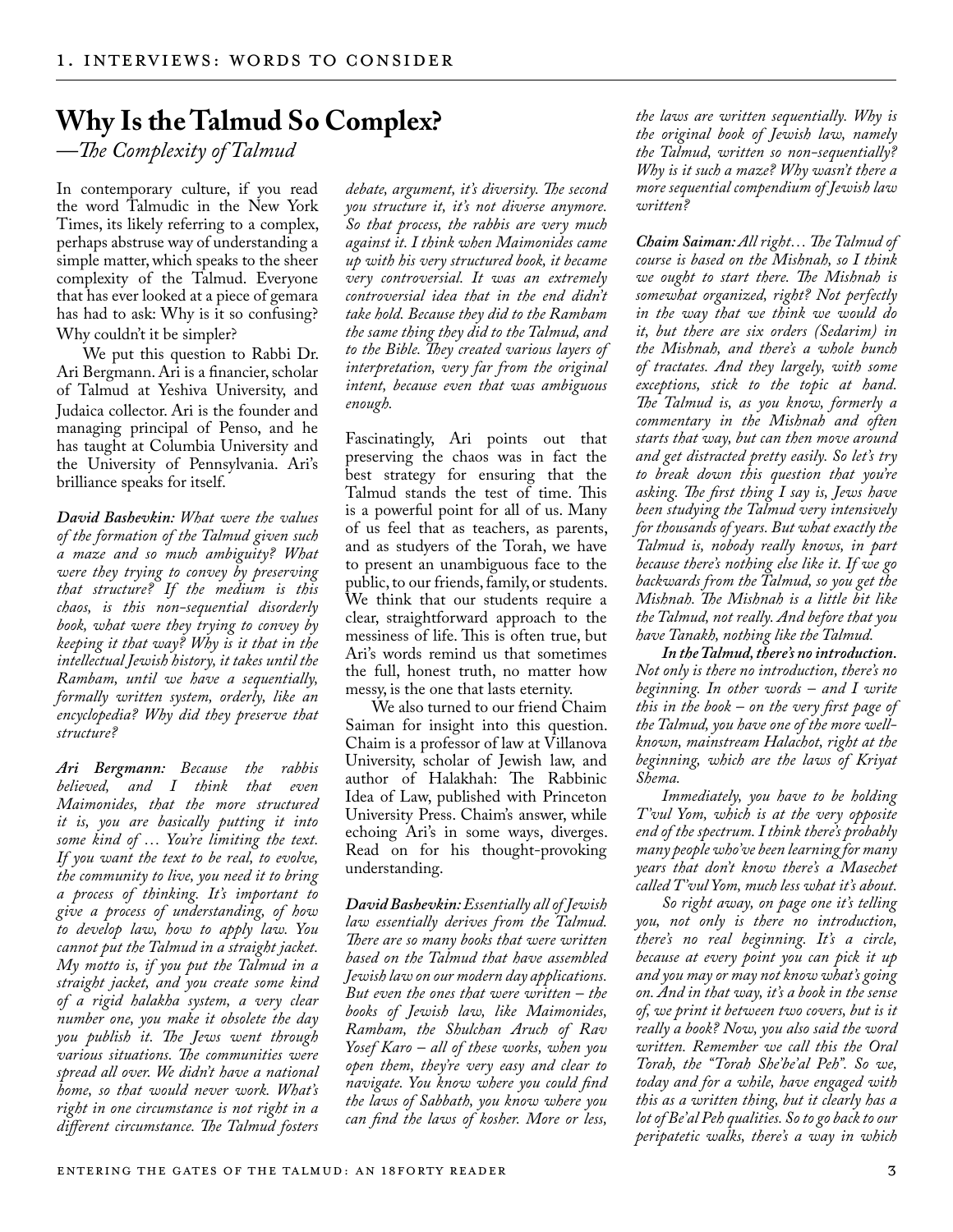*the Talmud feels like it's a bunch of people walking and talking. And that I think, the oral-ness of it is very much retained in it in a bunch of ways.*

Chaim lays out the fundamental distinction: There is a Written Torah and an Oral Torah, and the oral-ness of the Oral Torah preserve the dynamism of the process itself. The Oral Torah is not just a Torah that was taught by mouth, but one in which we still encounter the living back and forth to this day.

Chaim unpacks this for us by using law school as an analogy;

*I'll tell you the analogy I use with my law students, who almost rarely grew up in the Jewish environment and understand it. So I said, "You can think of the Mishnah as the case that we're going to read today in class, and everybody prepares the case. And then there's a class discussion, and we might say, "Well, this case, yesterday we read a different case, it looks so different." And*  *we'll start going about this, around and about that, the professor might pose some hypotheticals and the class will discuss it.* 

*One member of the class will start saying, "Oh, Justice Holmes. I know a story about Justice Holmes, " And go on about that. "Now imagine someone taking notes. And then, that's year one. The next year as a professor, I say, "I'm assigning the case and I'm assigning the notes from last year. And now that's part of the text. And now the discussion can go off the case, or it can go off last year's notes." And some students said something in class, "Was that right, was that wrong?" And that was run through the cycle five, six, seven times where every time I'm assigning not just the case, but all the notes. So sometimes we won't even get to the case. Because it'll be the notes, something that came up in class, and it's a little less structured.*

*That's the Talmud. We're saying that in the process, is the law.*

Chaim reminds us that the Talmud is first and foremost a recording of the back-and-forth of the study hall. It is the job of the later commentaries, the Rishonim, to "rifle through all of it and figure out the correct rules," he tells us. And we might add, it is on us to continue to rifle through all of it, finding meaning in it all, exploring the values and themes we find, becoming more through it all.

The complexity in many ways mirrors life itself, which can often feel more like a maze than a clearly delineated city street. Yet it is often this complexity itself that lends the Talmud its challenging beauty, its honesty.

*Would we have it any other way?*

## **Why Does the Talmud Look the Way It Does?**<br>—*The Aesthetics of Talmud* Talmud have deconstructed this visual



The page of Gemara, in the most common print we have today, the Shas Vilna edition, consists primarily of three parts - the body of the Talmudic text, surrounded, or hugged, on each side by two commentaries - Rashi and Tosfos. In recent years, new approaches have developed that have attempted at increasing the accessibility of the

Talmud have deconstructed this visual setup. Digital versions such as Sefaria have given us the text more directly and printed versions of the Talmud such as the Steinsaltz have developed a more visually clear explanatory approach to the page, each in an attempt at lowering the threshold of entry to the Talmud. These attempts have provoked controversy from some segments of the religious world, who hold the medium of the Talmud to share the sanctity that the message does.

But where does this medium come from? Where does the page of Talmud that we know and love come from? What is the history of the optics of the Talmud, and the history of the book that we know as the Talmud?

To understand these questions, we invited Michelle Chesner, Columbia University's Norman E. Alexander Librarian for Jewish Studies, to discuss the history of famous Jewish texts and how it has impacted the Jewish people. Michelle is a librarian and scholar of Jewish books, and has a special love and knowledge in the structure of Jewish books.

*David Bashevkin: What I'm really fascinated by is how they structured the page of the Talmud. I mean, you had a leaf that originally just had the text itself, and we have a structure now that actually looks far different, they have commentaries on both sides. Recently, there was a great financier, Nassim Taleb, who was a financial writer, not Jewish as far as I know, who actually showed that he's structuring his class in the same way that looks like the handouts that he gives, and it looked exactly like a Talmud page. And he said, "I was influenced from the Talmud." Is that a uniquely Jewish structure? How did that evolve and why did that evolve?*

*Michelle Chesner: It's not a uniquely Jewish structure, it was Christian first. This was standard in medieval manuscripts, especially medieval Latin law manuscripts, you see the text in the center with the commentaries around the edges. With the inception of print and movable type, which meant that you had to physically lay out a page and figure out where to put all the letters to make it work on one page in order to write this book, that largely went away, but Gershom Soncino, who was of the first and is the most well known from the 15th century to print a Talmud text, decided to*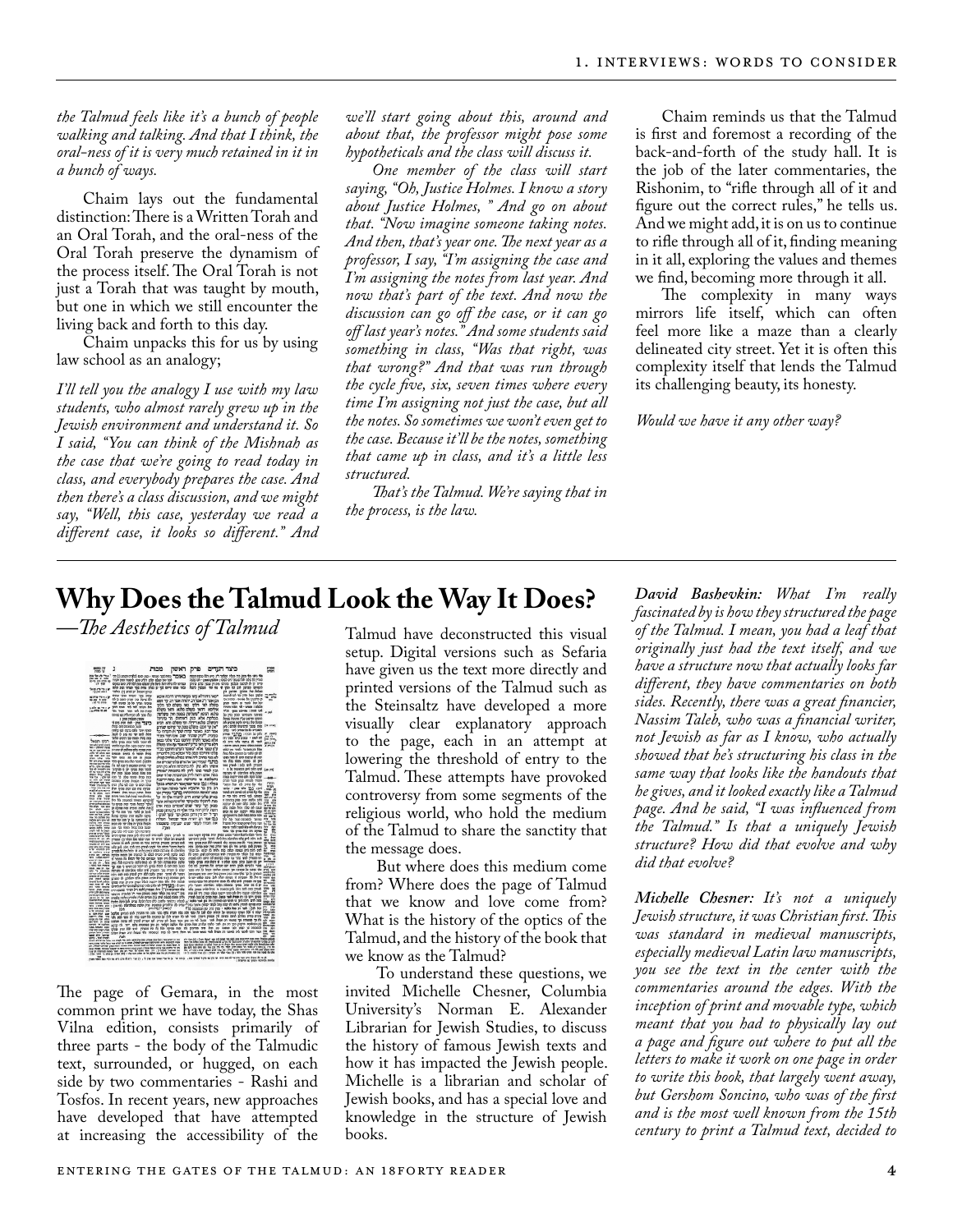*continue with that style.* 

*And that's really why the Talmud exists as it does. There are not a lot of complete manuscripts of the Talmud from the pre-print era, because there were two major burnings of the Talmud, one in the 13th century, one in the 16th century. The most well known one is in Munich, and that's actually what was used for the first full printing of the Talmud. But that's the only entire manuscript volume of the Talmud that we know of today. There are other manuscripts for individual masechtot that are quite important, but it was too large of a corpus to have, to create. If you think about how to write a book before print, a scribe had to hand write, usually he was trained to write in a certain hand. I don't know about you but my handwriting is not something that I would expect other people to be able to read.*

Michelle points out that the structure of the Talmud that we tend to think of, with the text and its commentaries surrounding, is not per se originally or uniquely Jewish in its origins, begging the question: Should this change the way we think of the structure? The question is louder than any answer we might easily offer, so like the sages did, ask your friend or study partner, argue about it with love, and see what you find out.

One of the most pressing aesthetic points about the page of the Talmud is the numbering system, the way we count the pages of the Talmud. The two-sided page of Talmud is referred to as a *daf*, and each side of this page is referred to as an *amud*. Michelle walks us through where this system came from:

*Michelle Chesner: The Gemara is a very good example for learning about early print, in that the printed Talmud as it is today, has many, many aspects of an early printed book. And the first is this concept of leaves. A leaf and a folio is the same thing, that's one piece of paper, both sides, so a "daf " versus an "amud". An amud would be a page … and a daf is what we would call a "leaf " or a "folio".*

This system of a *daf* and an *amud*, which we see only in our Talmud, is the result of a more broad cultural background. Michelle adds a fascinating point; the first page of every portion of Talmud

begins with page 2, with *daf bet*. This has prompted delightful insights from a variety of thinkers, but Michelle has a more grounded answer for why the Talmud starts on the second page:

*Michelle Chesner: The reason that we talk about daf bet amud alef, we start on daf bet because the way that the books were counted, it was technically the second leaf. But the first leaf was the title page, they weren't numbered … And amud alef is simply what we would call, in library language, folio 2A or 2 recto, because it's the front side of the page as opposed to the verso, which is the back side of the page.*

With a stunning simplicity, Michelle points out that Talmud starts on the second page because the first page was the title page. It's as easy as that. All of this begs the question: Should this change the way we think of the structure? The question is louder than any answer we might easily offer, so like the sages did, ask your friend or study partner, argue about it with love, and see what you find out.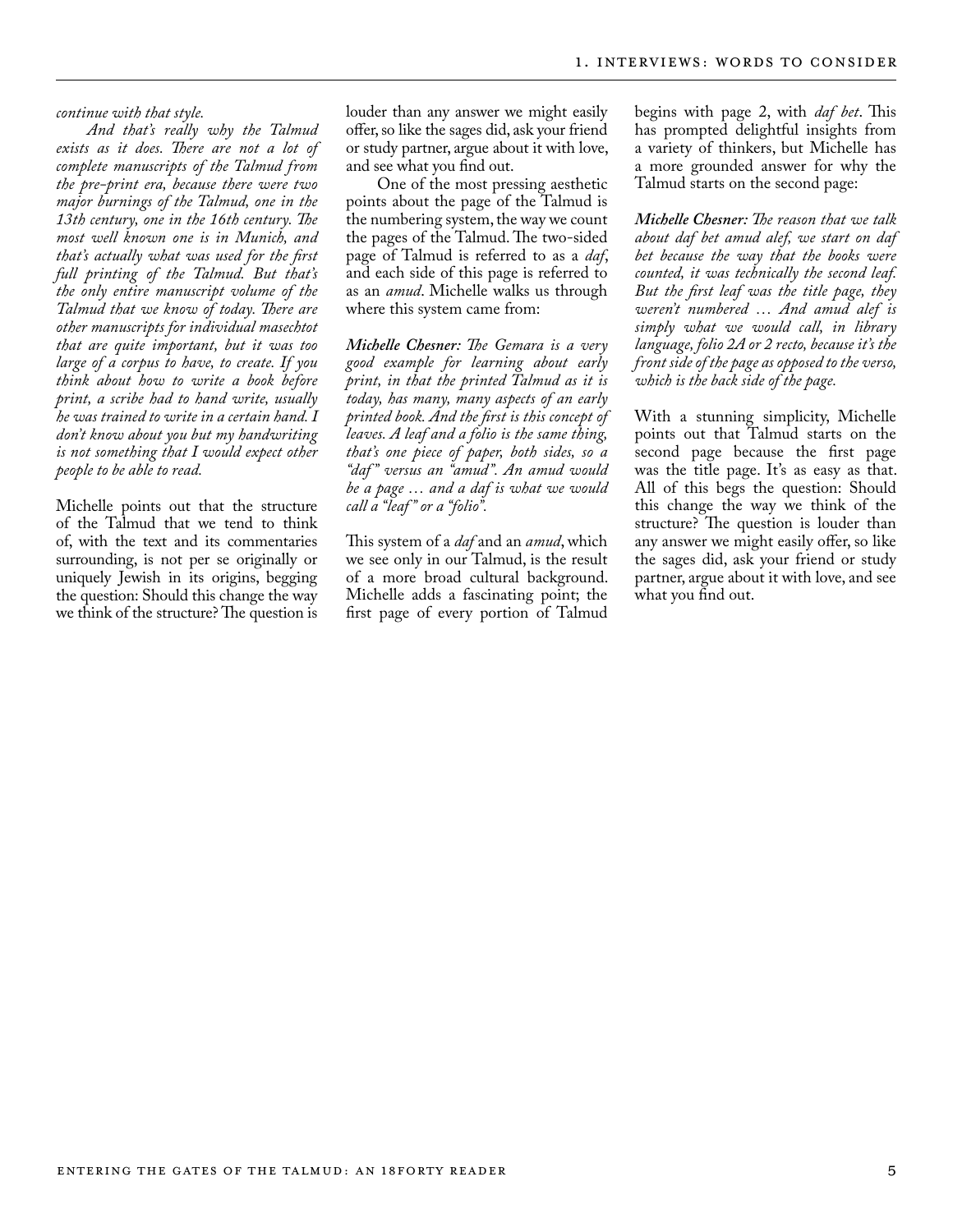## **Introduction to Talmud: Who Says?**

*—by David Bashevkin*

There is circularity that underlies nearly all of rabbinic law. Open up the first page of Talmud and it already assumes that you read the rest of the book. As frustrating as that can be, the circularity of rabbinic law is even more vexing. At the heart of the Talmud is the question of rabbinic authority. Let's assume for a moment that the Bible was delivered directly from Moshe (Moses) on Mount Sinai. But who invested the rabbis with the authority to interpret and develop the laws that line the pages of the Talmud?

There are two typical forms of answers and both rely on some seemingly circular reasoning. The first approach minimizes the rabbinic contribution and emphasizes that the core of rabbinic law derived from God at Sinai. The rabbis are merely putting to paper what God said to Moshe. There are plenty of texts in the Talmud that emphasize this point of view. Moshe received everything (see Talmud Brachos 5a). Even contemporary ideas of Torah were first given to Moshe at Sinai (Talmud Megilah 19b). This approach can be deeply unsatisfying, and more importantly, not necessarily correct. You're left with the question as to why so little reference to any oral tradition exists in the written Torah. Some consider the very ambiguity of the written law as a proof for the existence of an oral tradition. Surely, all of the contradiction and ambiguity in the Torah point to some secondary more explanatory tradition. Personally, I never found that quite satisfying. It seems like it is more of a question about the composition of the written Torah, than an indication of the existence of an oral tradition. If I read an ambiguous passage in a book, would I immediately assume that there is a reader's companion?

There is a second approach. The second approach begins with the premise that much of the oral law was in fact developed by rabbis. This approach also leaves the reader with questions. If rabbis contributed so significantly to the interpretation of the Torah, why should

I listen to them? And who gave them such power? Such questions also lead to a different circulatory of sorts. While the Torah does give express authority to the High Court, known as the Sanhedrin, it is only later rabbinic texts that invest such power in later rabbinic authorities. A skeptic is certainly not going to rely on rabbis to interpret their own rabbinic authority. When a child asks a parent who made them the boss, should we listen to them when they say themselves?

These are difficult questions that are hard to express without a measure of irreverence. The question in most ways is easier to articulate than the answer. "Who gave you the right," is easier to express than the long-storied history of the rabbinic contribution to Jewish law. Proceeding without acknowledging the dissonance between the ease of the question and the complexity of the answer would be disingenuous at best.

There are whole books and countless articles written to address this question, which isn't surprising considering the question of the authority of rabbinic law is not a new one. It was articulated by the Karaites, it appears in the Talmud, and it later became common during the Enlightenment. Some approach the question historically by documenting the different strands and schools of interpretation that have existed throughout time. Others approach the question more legally, focusing instead on the legal philosophy underpinning the development of the Oral Law. Both are included in the further readings.

It is nearly impossible to extricate oneself from the circularity of the issue. It may be impossible to find a satisfying verse in the Torah to pin the corpus of written law. The question is magnified since rabbis instituted a blessing on rabbinic enactments that include the language "Blessed are you God who commanded us…" How can one say God commanded us to follow commandments that were instituted by Rabbis? The Talmud provides two verses:

מאי מברך מברך אשר קדשנו במצותיו וצונו להדליק נר של חנוכה והיכן צונו רב אויא אמר מלא תסור רב נחמיה אמר שאל אביך ויגדך זקניך ויאמרו לך

And what blessing does one recite? He recites: Who has made us holy through His commandments and has commanded us to light the Hanukkah light. The Gemara asks: And where did He command us? The mitzva of Hanukkah is not mentioned in the Torah, so how is it possible to say that it was commanded to us by God? The Gemara answers that Rav Avya said: The obligation to recite this blessing is derived from the verse: "You shall not turn aside from the sentence which they shall declare unto you, to the right, nor to the left" (Deuteronomy 17:11). From this verse, the mitzva incumbent upon all of Israel to heed the statements and decrees of the Sages is derived. Therefore, one who fulfills their directives fulfills a divine commandment. Rav Nehemya said that the mitzva to heed the voice of the Elders of Israel is derived from the verse: "Ask your father, and he will declare unto you, your Elders, and they will tell you" (Deuteronomy 32:7).

If that's not enough to convince, it is hard to lay blame. In many ways, you will always be left with the same circularity: relying on rabbinic texts to bolster the authority of rabbinic law.

Instead, we may be asking the wrong question. Instead of trying to point to a verse that underlies all of rabbinic law, it may be more sensible to ask why such a system was set up in the first place. Meaning, why do we have a system with an ambiguous written Torah and a rabbinic law that emerges from their analysis? Why wasn't the Torah written more clearly? And why is the system of Jewish law and the Talmud set up in such a way that we have to rely so much on rabbinic interpretation?

These are living, breathing questions, in the sense that the pursuit of their answers are all a part of this dynamic conversation that has narrated the Jewish people for millennia. We're but the latest iteration of askers, doing our best to articulate our way to a deeper understanding of this confusing world of ours, and learning to live along the way.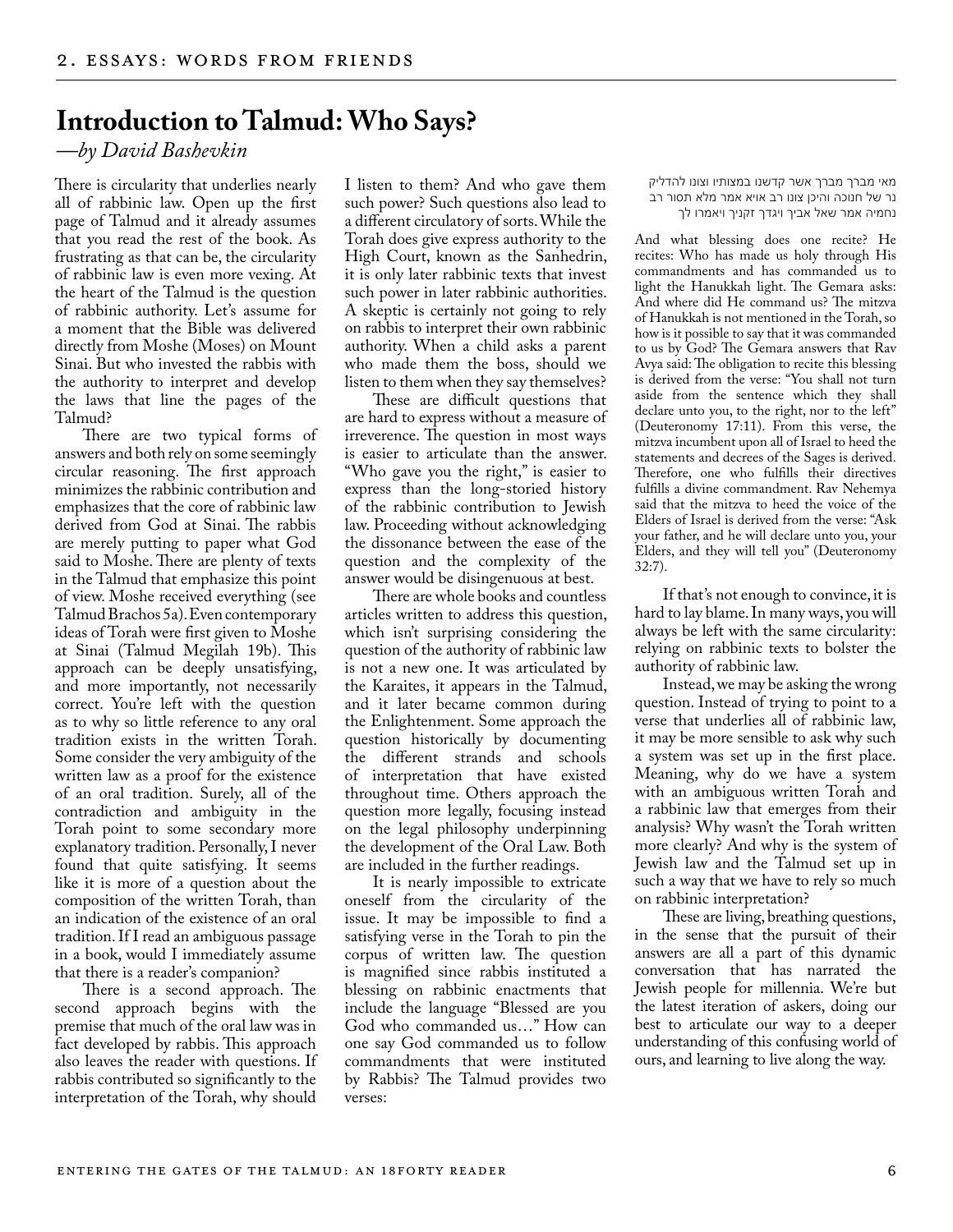## Printing the Shas (Reprinted from Jewish Action)

**Jewish Action** 

*—by Michelle Chesner*



The Westminster Talmud, printed by Daniel Bomberg. Courtesy of Sotheby's New York

**Commemorating the 500th anniversary of the printing of the Bomberg Talmud, Columbia University librarian Michelle Chesner tells the story of the monumental printing of the Bomberg Talmud, the first complete set of Shas to ever be printed.**

In December of 2015, as part of my many duties as the librarian for Jewish studies at Columbia University, I attended an auction at Sotheby's in New York. The sale included unique and precious items from the famed Valmadonna Trust Library, a collection that included Jack Lunzer's complete set of the so-called Bomberg Talmud. There was plenty of animated bidding on the lot, and the set finally sold for nearly \$10 million, breaking records for the highest price ever paid for a set of Jewish books.

The Bomberg Talmud contained a combination of the first and second complete editions of the Talmud, using the relatively new technology of moveable type. Printed in Venice by a Christian, this set was a rare complete copy of the volumes that set the standards for printed Talmudim still in place today. Daniel Bomberg started his monumental task of printing Shas 500 years ago, in the Hebrew year 5280, which began in the year 1519 of the modern era.

Even in an era when everyone has easy access to a computer and a printer, the magnitude of printing the Talmud is easy to understand. Creating the very first complete printed edition on a fully manual hand press was a monumental feat. The text of each of the nearly 3,500 leaves had to be laid out by hand, with each line of type carefully measured

and set into place. The unique format of the Talmud, with Rashi and Tosafot on either side of the Talmud text, meant that pages needed to be designed in advance to ensure an even distribution of the text.

## **Earlier Talmud Printings**

The Bomberg Talmud was the first complete set of Shas to be printed, but it wasn't the first printing of Gemara. Individual masechtot were produced during the fifteenth century in both the Iberian and Italian peninsulas. At least nine volumes<sup>1</sup> were printed in Guadalajara, Spain, around 1480, with only Rashi's commentary, a scant decade after the beginning of Hebrew printing. Jewish printers in Spain would be expelled a dozen years later (along with the rest of the Jews), though, and so a set of Shas was not completed on the Iberian Peninsula.

There was a bit more freedom for Jews in Italy during the same time period. On December 19, 1483, Gershom Soncino printed his first volume of Talmud: Masechet Berachot with Rashi and Tosafot. This is the earliest dated volume of Talmud that we have today. Soncino determined the modern layout of the Talmud page, with Rashi on the inner margin and Tosafot on the outer, as well as the standard layout of four lines of commentary before the Talmud

text. Soncino and his heirs attempted to print a complete set over the next four decades,2 but Daniel Bomberg's work effectively took over the market.

The Talmud was not Bomberg's first foray into Hebrew printing. In 1515, Bomberg applied to the authorities for a privilege to print Hebrew books in Venice.3 That same year, he produced a Latin Psalter with some Hebrew type, and his Biblia Rabbinica of 1517 (with nikud, commentary and cantillation marks) is possibly one of the most beautiful examples of early Hebrew printing from the period. By 1518, Bomberg had received the "exclusive right to print Hebrew books for ten years" in Venice, thus setting his grand plans into motion.4

#### **Printing the Whole Shas**

Before beginning the work, Bomberg sought manuscripts from around the world to ensure that his copy was as accurate as possible.5 Not only was the text of the Talmud and its main commentaries important, but he also added additional commentaries following the main text: the Piske Tosafot, Rambam on the Mishnah and the Rosh (Asher ben Yechiel).

Bomberg had significant funds at his disposal, and thus could afford the investment required for this huge project. The cost of paper alone would have been astronomical. But Bomberg had bigger plans. He hired expert editors and typesetters, and even requested a special privilege allowing his Jewish employees permission to walk through Venice without the yellow berets identifying them as Jews so they would not be accosted on their way to or from work.<sup>6</sup>

One of Bomberg's most important innovations in his printing of the Talmud was the concept of fixing the text on each page. The whole reason that a Daf Yomi cycle can be completed is because everyone, anywhere in the world, using any edition, can be studying the same page with the same text. Daniel Bomberg was also the first to add foliation (numbering leaves, or dapim) to the Talmud, and the vast majority of printers followed his layout of the text.

The reason that the Talmud text begins on 2a rather than 1a can be traced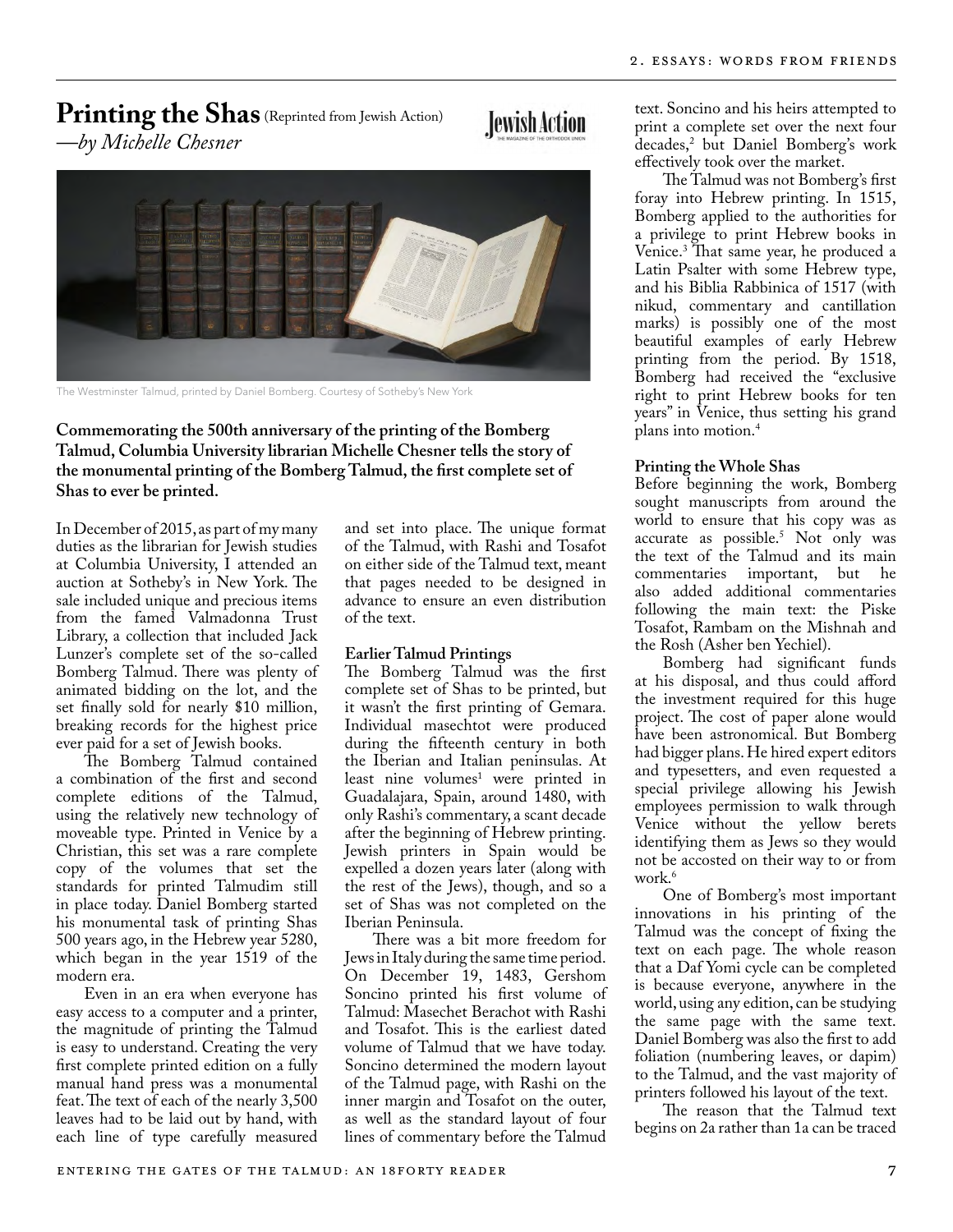to Bomberg—or simply understood as a relic from the early print era. During the 15th and 16th centuries, printers would sell texts printed on stacks of paper, which the new owner then brought to a binder to make the book "shelf ready." The binding only took place after the book left the printshop. Printers numbered the pages to make the binder's work easier, thereby ensuring that the text was in order (especially for non-Roman texts, such as Hebrew, which the binders most likely could not read). Thus the title page was not usually numbered because the binder recognized it as page 1, and the numeration began with page 2, as we see with the Talmud today.

Even the concept of daf and amud is a carryover from early print. Printers numbered folios (a single sheet of paper, or a daf in Gemara) rather than pages (each side of the page, or an amud) because they were guides to the binders, similar to the above. Because later printers were so careful to stay true to Bomberg's printing style, this remained well after pagination was introduced in printed books.

Although moveable type made book production orders of magnitude easier than writing books by hand, printing illustrations was still a difficult and time-consuming process in the sixteenth century. The Talmud isn't known for its many illustrations, but there are actually quite a large number of diagrams referenced in the main Talmud text as well as in the commentaries. Daniel Bomberg dealt with them the easy way—he left a blank square or rectangle next to text where an image was referenced. Perhaps he meant to have them filled in later, as with many early printed non-Jewish texts that left blank spaces for capital letters meant to be illuminated by hand. In most Bomberg editions, however, these spaces remain blank to this day. There are some notable exceptions, though, such as the one from the Jacob M. Lowy collection at the Library and Archives Canada [see illustrations on page 50].

Nearly every printer of the Talmud in the centuries that followed—until the modern era—followed the standards set by Bomberg in their printing of the Shas.

## **Later Additions**

In looking at existing copies of the Bomberg Talmud today, one can see why later amendments were made to the Talmud page. Annotated copies, like an edition of Masechet Shabbat printed in 1522 now at Columbia University,<sup>7</sup> show what is essentially the Masoret haShas, the citations to the references made in the text, added along the margin. Following demand, printers would print those citations in later editions.

A particularly interesting volume at Columbia University<sup>8</sup> contains the entire text of the Shitah Mekubetzet by Rabbi Betzalel Ashkenazi. The owner of a copy of Seder Kodashim from the Bomberg Talmud wrote the entire text by hand within the margins of the book. Other volumes, conceivably owned by the same person, exist in other collections as well and are similarly annotated.

## **The Talmud and the Church**

From the political-religious perspective, it was no simple project to print a Talmud, regardless of whether one was Christian or Jewish. Bomberg had initially been required to include a Christian response to the Talmud within his volumes, which would have alienated potential Jewish buyers. (This was a legitimate concern—Jews would later boycott the works of a printer in Prague who had converted from Judaism to Christianity in 1539.9 ) With some luck and continuous advocacy, however, Bomberg was able to print the Talmud without the Christological inclusions.

The trouble with print, as the Catholic Church soon learned, was that it allowed the wide dissemination of texts that had the potential for heresy. The Talmud had long been seen as a problematic text that held the Jews back from seeing the "light" of Christianity, and once it was printed, it was referenced as banned in early editions of the Index Librorum Prohibitorum, the official Church volume of prohibited books.

On Rosh Hashanah in 1553, the Church ordered a public burning of the Talmud at Campo de' Fiori in Rome. It was caused by a dispute between two printers of Hebrew books, and it decimated the remainder of Bomberg's stock. In later years, the many persecutions and peregrinations

of the Jews in the centuries following meant that the survival of an original complete copy of the Bomberg Talmud is incredibly rare.

Only twelve complete copies exist whose history can be traced continuously (as a set) to the 16th century. All but the copy from the library of Rabbi David Oppenheim (now at the Bodleian Library at the University of Oxford) were owned by Christians, which no doubt played a critical role in their survival.<sup>10</sup> There are collections that contain an example of each masechet printed by Bomberg, but those have been assembled in the centuries after Bomberg's work by purchasing individual masechtot one by one.

#### **The Bomberg Talmud Today**

There are many volumes still in existence around the world, and for many Judaica collectors, completing a Bomberg Talmud set is an ideal goal. Costs for individual tractates thus vary significantly. In fact, in a sale at the end of 2018, a copy of Keritot (of the second edition, 1528) sold for just under \$7,000, while a Chullin (of the first, 1521) sold for more than ten times that at \$100,000. I learned very quickly when I first entered the field of rare Judaica as a professional that the cost of any book is simply what one person is willing to pay.

As we near the completion of the thirteenth cycle of the Daf Yomi, one can only wonder—was the original printing of the Shas ever used in its entirety? Was there anyone who completed the Daf (in this cycle or otherwise) using an edition of Daniel Bomberg's Talmud? Who were the people who pored over these newly printed volumes in Italy (and beyond) 500 years ago? Regardless of which imprint one prefers today, every mesayem from 1519 to 2019 has been impacted by the monumental Talmud printed by Daniel Bomberg.

#### Notes

1. Masechtot Chullin, Yoma, Chagigah, Beitza, Berachot, Mo'ed Katan, Kedushin, Ketubot, Ta'anit and possibly others that have not survived.

2. Twelve different masechtot printed by Soncino are extant today, although more may have been printed and are now lost.

3. Piattelli, Angelo M. "New Documents Concerning Bomberg's Printing of the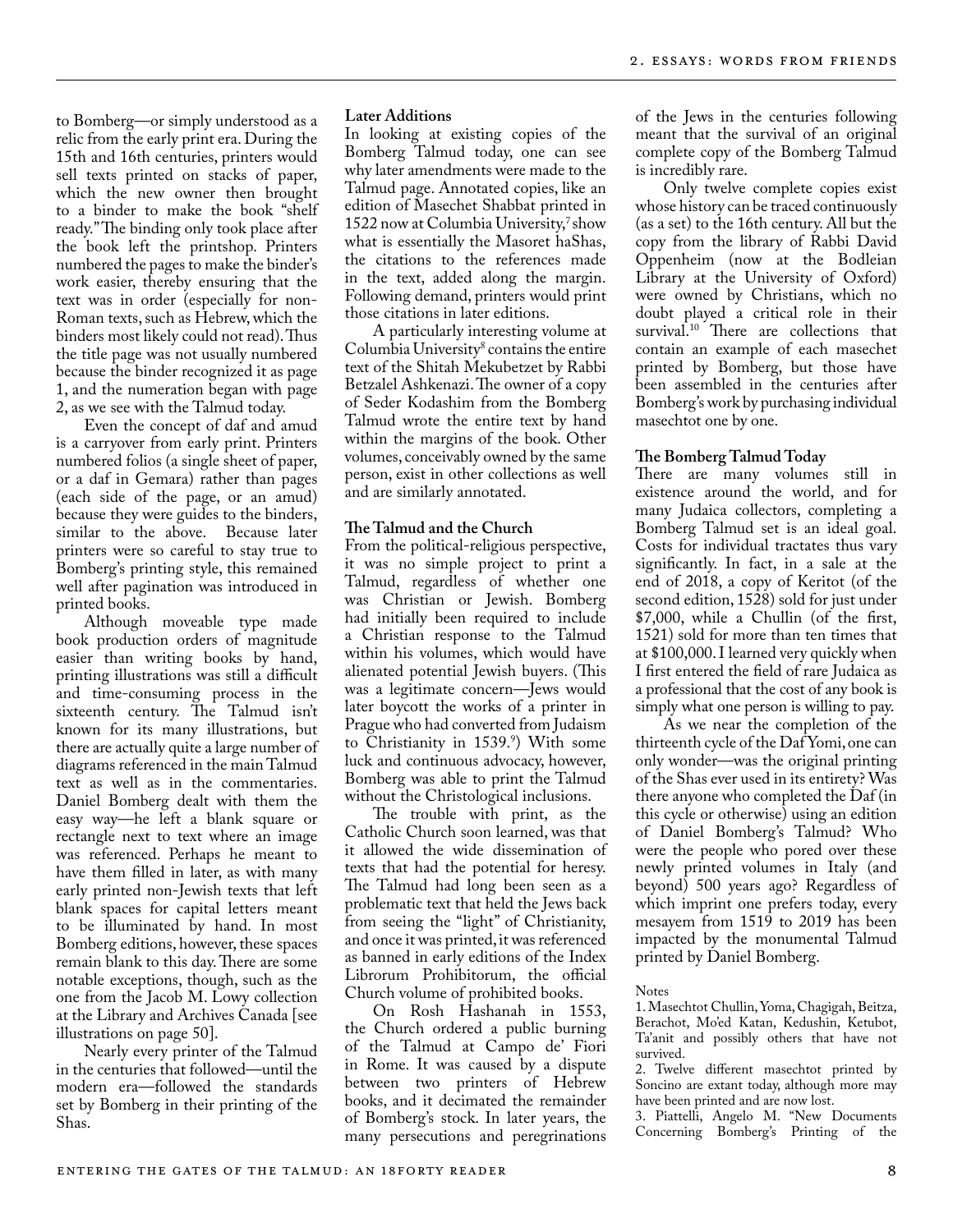Talmud," in Mehevah le-Menahem: Studies in Honor of Menahem Hayyim Schmelzer, ed. Shmuel Glick, Evelyn M. Cohen, Angelo M. Piatelli ( Jerusalem, 2019), 176. There is some discussion as to when Bomberg established his press, but there are no extant copies of works that he printed before 1515.

4. Piattelli, "New Documents," 178.

5. Marvin Heller, "Daniel Bomberg-The Editio Princeps," Printing the Talmud: A History of the Earliest Printed Editions of the Talmud (Brooklyn, 1992), 145. He notes that Bomberg's errors followed Soncino errors, and some text clearly removed for censorship purposes followed the Pesaro edition. So Bomberg certainly leaned on Soncino for some of his work.

6. Piattelli, "New Documents," 177.

7. B893.1NI B20, v.22, containing Masechet Shabbat (printed 1522).

8. B893.1NI B20, v.16, containing Masechtot Bechorot, Eruvin, Temurah (printed 1522), as well as Keritot (printed 1525). The same volume contains Mesechtot Me'ilah/Kinim/Tamid/ Middot as well, but without manuscript notes.

9. See Magda Teter and Edward Fram, "Apostasy, Fraud, and the Beginnings of Hebrew Printing in Crakow," AJS Review 30, no. 1 (2006): 47.

10. A complete listing of these copies and their provenance can be found in Sotheby's New York sale catalog which includes the Valmadonna Talmud as Lot 12 (December 22,

**Tablet** 

2015) as well as in Milton McC. Gatch and Bruce E. Nielsen, "The Wittenberg Copy of the Bomberg Talmud," Gutenberg Jahrbuch 78 (2003): 296-326.

Michelle Chesner is the Norman E. Alexander librarian for Jewish studies at Columbia University; co-director of Footprints: Jewish Books Through Time and Place; and president of the Research, Archives, and Special Collections Division of the Association for Jewish Libraries. She lives in New Jersey with her family.

## Abaya and Rava (Reprinted from Tablet Magazine) *—by Ari Bergmann*

## **How Two Babylonian Sages Started the Great Collective Conversation That Became the Talmud**

I still remember the first time I noticed the massive volumes of the Babylonian Talmud that covered the bookshelves of my childhood synagogue. I was overwhelmed. The Talmud stretches to 63 tractates, for a total of about 2,000 folio pages. To a child, it seemed impenetrable, its length and format incomparable to any other work I knew. Despite the Talmud's daunting size, once I started attending classes in Gemara (as religious Jews often call the Talmud), I was hooked. I discovered that it is not simply enormous; it is a fascinating and unique work. Perhaps most remarkable is the sheer excitement I felt. Although the Talmud's discussions took place more than a thousand years ago, they somehow felt like a live debate—almost as if an imaginary academy of rabbis were pulling me into an ongoing, spirited argument.

I had to wonder: How did this incredibly original work get its start? What person (or persons) helped shape its formation?

The answers to these questions may surprise you, as they surprised me. But even more startling is the fact that no complete and authoritative account of the Talmud's early history is widely available to the layperson. Although it is central to both Jewish history and contemporary Jewish life—many Jews study it daily, and many more observe its laws—the Talmud still lacks a complete and accessible description of its early development. Scholarly work, like that of David Weiss Halivni, is an excellent resource for academics, but it remains rather opaque to someone without a background in source criticism or other approaches to academic Talmud.

What is the reason for this state of affairs? Mostly that it is very difficult to describe the Talmud's formation unambiguously. The Babylonian Talmud itself never explicitly discusses either its process of formation or the key participants in that process. Moreover, for the majority of its existence, the Jewish community has had little interest in writing the history of the Talmud, as noted by the eminent historian Yosef Hayim Yerushalmi. That trend first began to change in Europe in the late 19th century, when Jewish scholars of various backgrounds and denominations decided that the time had come to tackle the problem of the Talmud's history. The motivations behind this flowering of interest were diverse, and deeply embroiled in the politics of Judaism at the time. Here, I

would like to focus on the theories of one of the most remarkable participants in that historicizing trend: Yitzchak Isaac Halevy (1847-1914). For despite having no university education, this little-known Lithuanian scholar wrote the first definitive history of the Talmud from the Orthodox perspective.

Halevy's pioneering work, *Dorot ha-Rishonim (The First Generations)*, combines his outstanding Talmudic erudition with academic, critical scholarship to describe the formation of the Talmud from its early pre-history through a detailed developmental process that Halevy deduces through his empirical study of the Gemara and its traditional commentaries by medieval Talmudists *(Rishonim).* Unfortunately, for over a century, *Dorot ha-Rishonim* has been largely dismissed as an apologetic work—another salvo in the fight between Orthodox Judaism and the reforming spirit of the Jewish Enlightenment and *Wissenschaft des Judentums*. A closer look, however, reveals the serious value of Halevy's work. Using modern digital technologies, as well as recent scholarly work that explores Babylonia and Palestine during late antiquity, we can see that Halevy actually uncovered crucial historical insights, which remain important for any contemporary history

of the Talmud. greatest scholarly contribution was the unique role he uncovered for the early fourthcentury Amoraic sages, Abbaye and Rava. Indeed, even a novice student of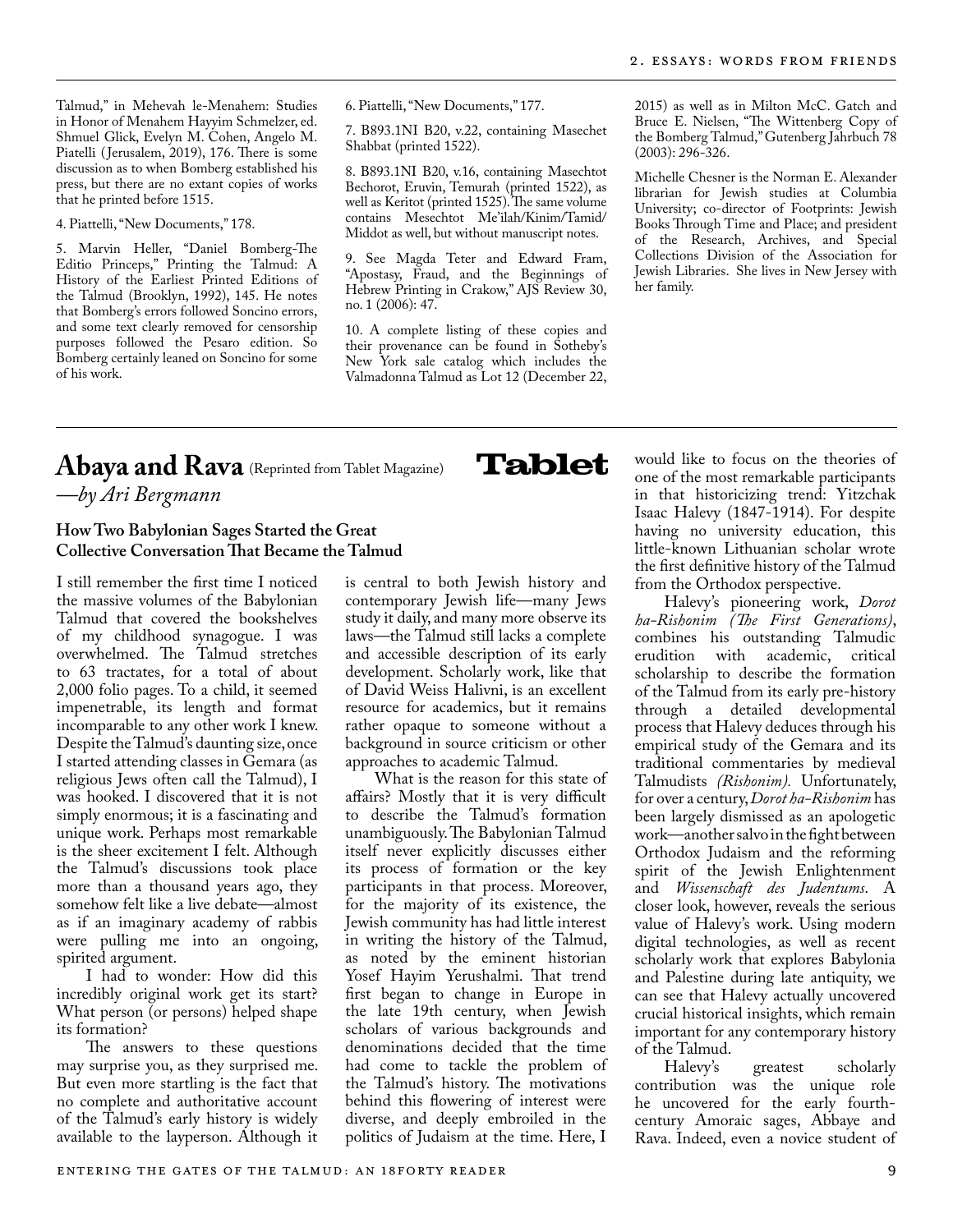the Talmud will recognize the names Abbaye and Rava. The student in Bialik's famous poem *"ha-Matmid"* intones: *"Oi, Oi, amar Rava, amar Abbaye*; Thus, Rava said, and thus Abbaye taught …" In the Talmudic imagination, these two Babylonian rabbis of the fourth century (Abbaye died ca. 339, Rava ca. 351) have long captured the essence of religious learning throughout the ages. Ostensibly, this is because of their frequent invocation within the Talmudic text. As the renowned Talmudic scholar Rabbi Meir Zvi Bergman once quipped, no four consecutive folios of the Babylonian Talmud can pass without the name of one or the other cropping up.

That claim may be a slight exaggeration, as Bergman himself admitted. Nevertheless, the picture is clear: These rabbis are ubiquitous in the Talmud. However, the reason for their frequent contributions was not fully understood for a long time. Why was this pair of rabbis so active in contributing to the Talmud, far more than anyone before or after them? The issue becomes even more puzzling when we realize that, despite their regular appearance as interlocutors in the text, the real Abbaye and Rava rarely met or debated face-to-face. Abbaye was the head of the academy in Pumbedita, located on the bank of the Euphrates River, while Rava had his learning circle in Mahoza, a town on the Tigris.

Indeed, in many ways, the two could not have been more different. According to the Babylonian Talmud, Abbaye was orphaned at an early age, so his uncle, Rabbah bar Nachmani, along with a foster mother, raised him. Rava, by contrast, grew up ensconced in a family of rabbis renowned for their wisdom and wealth. As the Babylonian Talmud reports in Mo'ed Katan 28a, Rava requested "the wisdom of Rav Huna and the wealth of Rav Hisda" and received both. Abbaye, on the other hand, was at times excruciatingly poor, so that he wryly invoked the proverb: "a poor [man] is hungry but doesn't know  $\frac{1}{1}$ .

How, then, did these two, strikingly different but equally great men, come to connect with one another, with unparalleled frequency? The Gemara

often alludes to students bringing their opinions back and forth between them. And, indeed, messengers appear to have regularly traveled between Abbaye in Pumbedita and Rava in Mahoza, according to the Talmud in Makkot 6a. But the full extent of their interaction, and the significance of these frequent missives, remained unclear, until Rabbi Yitzchak Isaac Halevy came along.

Halevy theorized that Talmudic learning was decentralized during the first two generations of Amoraim (the Talmudic rabbis of Babylonia from ca. 220 CE). This meant that each small school followed its own particular traditions, based on the teachings of a single rabbi and his disciples. Scholars have called these schools "disciple circles," meaning that the students debated and preserved the traditions of one particular Amora. Halevy also claimed that the earliest amoraic debates dealt only with a single Amora's particular traditions. We should note, however, that early Amoraim did occasionally try to resolve various issues and reconcile traditions, in forums almost like (as we might say today) very early academic conferences.

Abbaye and Rava's revolutionary idea, however, was to advance one step beyond these impromptu fora. According to Halevy, they decided to collect teachings and traditions from across all the amoraic disciple circles, in the service of creating a common corpus of teachings and texts. This meant that the disciple circles (and, soon, the early Talmudic academies) began to study, discuss, and debate a shared set of traditions, texts, and problems. This ingathering of teachings also included traditions from many Palestinian sages who were in Babylonia at the time.

In short, according to Halevy's theory, during the first half of the fourth century CE, Abbaye and Rava revolutionized Talmud study by gathering the traditions of individual rabbis and transforming them into a collective body of knowledge. It was, in other words, largely due to the efforts of these two sages that students of the Talmud began to study a single curriculum and a unified body of traditions, rather than the particular teachings of specific rabbinic sages. That collective body of knowledge, discussed

and debated for hundreds of years, is what ultimately was preserved as our written Talmud. With their innovation, the great collective conversation that became the Talmud began.

Halevy was a traditional, Orthodox Jewish scholar *(talmid chakham)* and a former student at the prestigious Yeshivah of Volozhin. He also, however, had a keen interest in the history of the Talmud's formation, as well as a concern for the future of Jewish Orthodoxy in the face of modernity. At that time, Orthodox scholars, particularly in Germany, were debating how they could adapt some of the scholarly methods of *Wissenschaft des Judentums* to support the cause of tradition in the face of many Jews' serious religious doubts. The result was a religious academic movement called *Hokhmat Israel*, sometimes called "Orthodox *Wissenschaft*." Not surprisingly, Halevy became one of its greatest promoters. He personified *Hokhmat Israel's* ideal: the fusion of a traditional *talmid chakham* with a historian and critical scholar. With his keen sense of history, Halevy decided that the best way to meet his own historical moment was by investigating the history of the Talmud's past, which would vindicate the Orthodox tradition once and for all.

To this end, Halevy developed his massive *Dorot ha-Rishonim*, which detailed the reasons for investing Abbaye and Rava with profound historical significance. For Halevy, it seemed that there must also have been an institutional framework that supported Abbaye and Rava's enormous project of gathering disciple-circle traditions and creating a common Talmudic corpus. Therefore, and somewhat problematically, Halevy argued that the medieval Talmudic academies (or yeshivot) of the Geonim were already present in the cities of Pumbedita and Sura (near Mahoza) starting from the third century CE. In Halevy's institutional history, it was the growing importance of the yeshivot, around the beginning of the fourth century, that sparked Abbaye and Rava's curricular project. Consequently, Halevy dated Abbaye and Rava's innovative work to the time of the third and fourth generations of Amoraim (ca. 309-352), when the center of power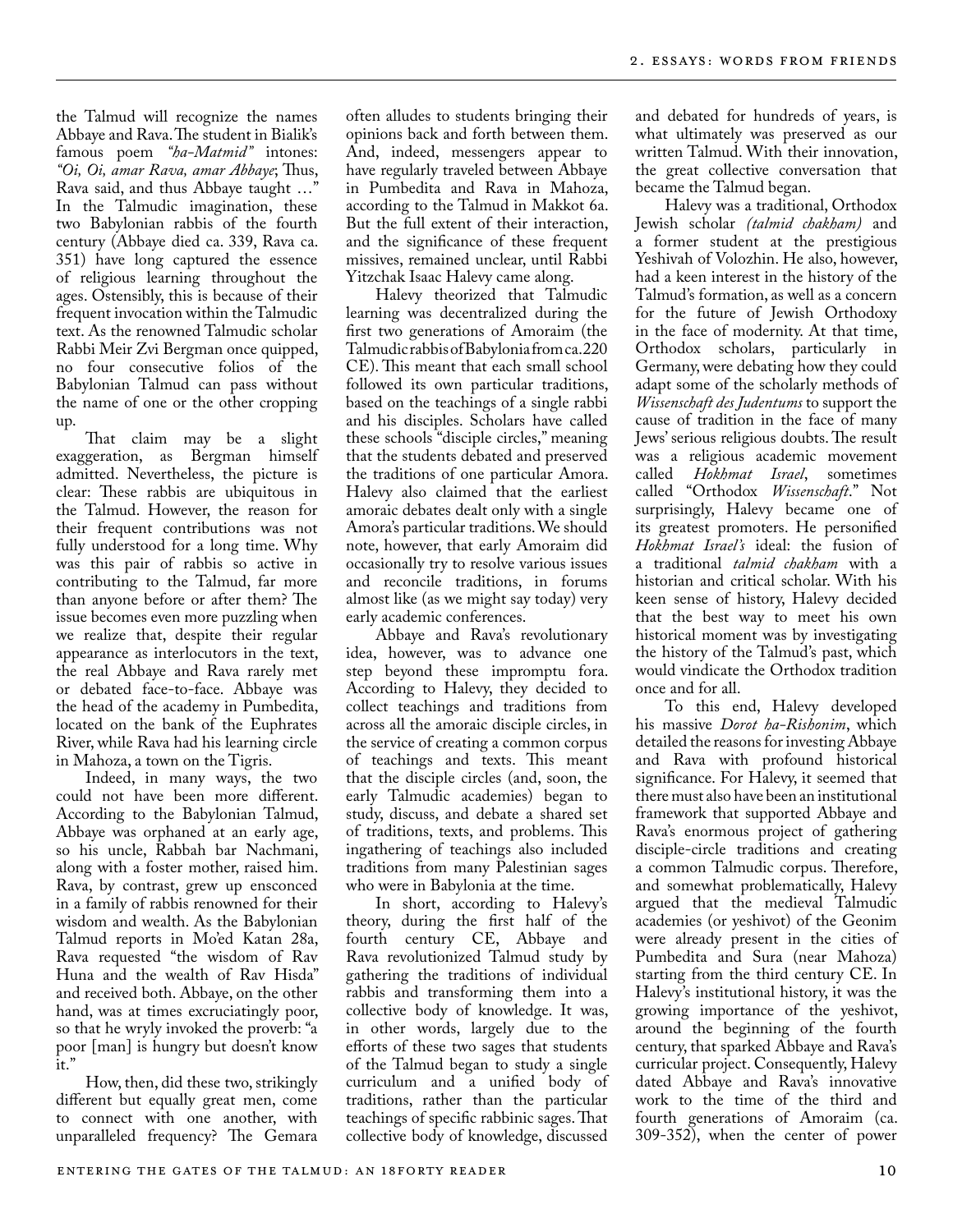in Jewish Babylonia shifted from the academy (or yeshiva) in Sura to the one in Pumbedita, where Abbaye eventually came to be appointed headmaster (*rosh yeshiva*). This temporary consolidation of Jewish academic life around a single yeshiva provided the support necessary for Abbaye and Rava to create a common curriculum that would appeal to students of various disciple circles.

Contrary to Halevy's institutional history, we should note that the new curriculum that was studied in the nascent Babylonian academies seems to have developed slightly *before* the academies themselves. This is likely no coincidence: Abbaye and Rava's coordination of the various amoraic traditions may have been part of what allowed for the academies' eventual institutionalization. These early yeshivot later developed into the full-fledged academies that dominated the Jewish world at the time of the Geonim, during the eighth to 11th centuries.

While Halevy's institutional history of the Babylonian academy is speculative and flawed, his account of Abbaye and Rava's activities, and the interrelation of these activities with the development of the geonic yeshivot, is highly suggestive. The coordinated efforts of gathering and consolidation, led by Abbaye in Pumbedita and Rava in Mahoza, formed, in Halevy's account, the key element of the Talmud, or what we might call a "proto-Talmud," dating from the mid-fourth century. Halevy argued that this early skeleton of preserved amoraic rulings (*meimrot*) and debates eventually developed into the Talmud. This occurred when the traditions that Abbaye and Rava had gathered were later compared, contrasted, and debated as part of a conversation across multiple disciple circles. The consolidation of many particular traditions into a more generalized body of knowledge effectively created a single, standardized curriculum of rabbinic traditions, which was preserved and transmitted to future generations.

Thus, per Halevy, Abbaye and Rava's work represented a crucial first step toward the Talmud as we know it, by creating the format of a fixed proto-Talmud, which compiles and cross-references all the early amoraic

traditions. Indeed, it is obvious today that the Talmud's sui generis quality is, in ;fact, its virtual forum of collective conversation and debate. Amazingly, the Talmud stages debates among rabbis who were not even alive at the same time and who, even if they were, may never have met. This deliberate, literary stylization reflects the genius of the Talmud: The fact that its traditions are maintained in a shared curriculum, which places contrasting opinions in conversation with each other across generations and geographic boundaries.

Halevy also dated the first steps in a new Talmudic learning style to this time. He claimed that, after Abbaye and Rava, the focus of rabbinic learning shifted from the intimate, masterdisciple relationship to the shared setting of what would become the early academies. In other words, the amoraic traditions were henceforth preserved and passed down to future students only as the collective wisdom of the Jewish tradition, with the locus of authority consequently shifting from the individual masters to the totality of Jewish tradition. Why did this happen? We can see the reason for the change in Halevy's identification of a massive pedagogical and epistemological shift in the conception of Jewish tradition in the work of Abbaye and Rava, which he felt constituted the most important stage in the Babylonian Talmud's formation. We can describe this shift as the recognition that knowledge and traditions do not belong to any particular individual, or the "heirs" of his school. Rather, they must be produced and legitimated through collective discourse and collaborative efforts.

## **Knowledge and traditions do not belong to any particular individual, or the 'heirs' of his school. Rather, they must be produced and legitimated through collective discourse and collaborative efforts.**

Halevy provided only indirect and circumstantial evidence for his theory. But, with our current digital technologies, particularly a searchable digitized Talmud, we can observe an abrupt shift in Talmudic language that seems to vindicate Halevy's ideas about how, and by whom, traditions were transmitted, before and after Abbaye

and Rava. As has been discussed, prior to the mid-fourth century (the era of Abbaye and Rava), disciples preserved the teachings and traditions of their masters and passed them on to future generations. This type of transmission is reflected in the Talmud's frequent use of what I call "direct double attributions," in which the key word is *amar* (said). An example of this is *amar Rav Yehudah amar Rav*, or "Rav Yehudah said [that] Rav said," where Rav Yehudah is the disciple and Rav the master. We can generalize the direct double attribution as: "Rabbi X [disciple] said [that] Rabbi Y [his master] said." Linguistically, the effect of this common locution is that of a ghostly echo, as if the master and student's voices are interchangeable, or intermingled. It represents the metaphorical fusion of master and student, a relationship also reflected in the Talmudic norm prohibiting a student from expressing a view contrary to his master's, unless he simultaneously reports his master's as well.

This type of double attribution appears more than 1,500 times in the Talmud according to the various search engines I used for this project, such as DBS. By contrast, there are around 760 instances of what I call "indirect double attribution," the other type of attribution prevalent in the first two generations of Amoraim. This attribution adds an additional term usually *mishmei*, or "in the name of"between the student's name and the master's, so that a generalized indirect double attribution would be "Rabbi X [student] said in the name of [*mishmei d'*] Rabbi Y [his master]." The effect of the additional term is to disrupt the linguistic equation of master and student. The classical commentators explain that these attributions reflect instances when disciples are not deemed precise transmitters of their masters' teachings and so are not being cited as authoritative transmitters of the given teaching.

How could this imprecision come about? Several hypotheses suggest themselves. Perhaps the students were not present when the master gave a particular ruling, as the medieval commentator Rashi suggested, or else they were not confident that they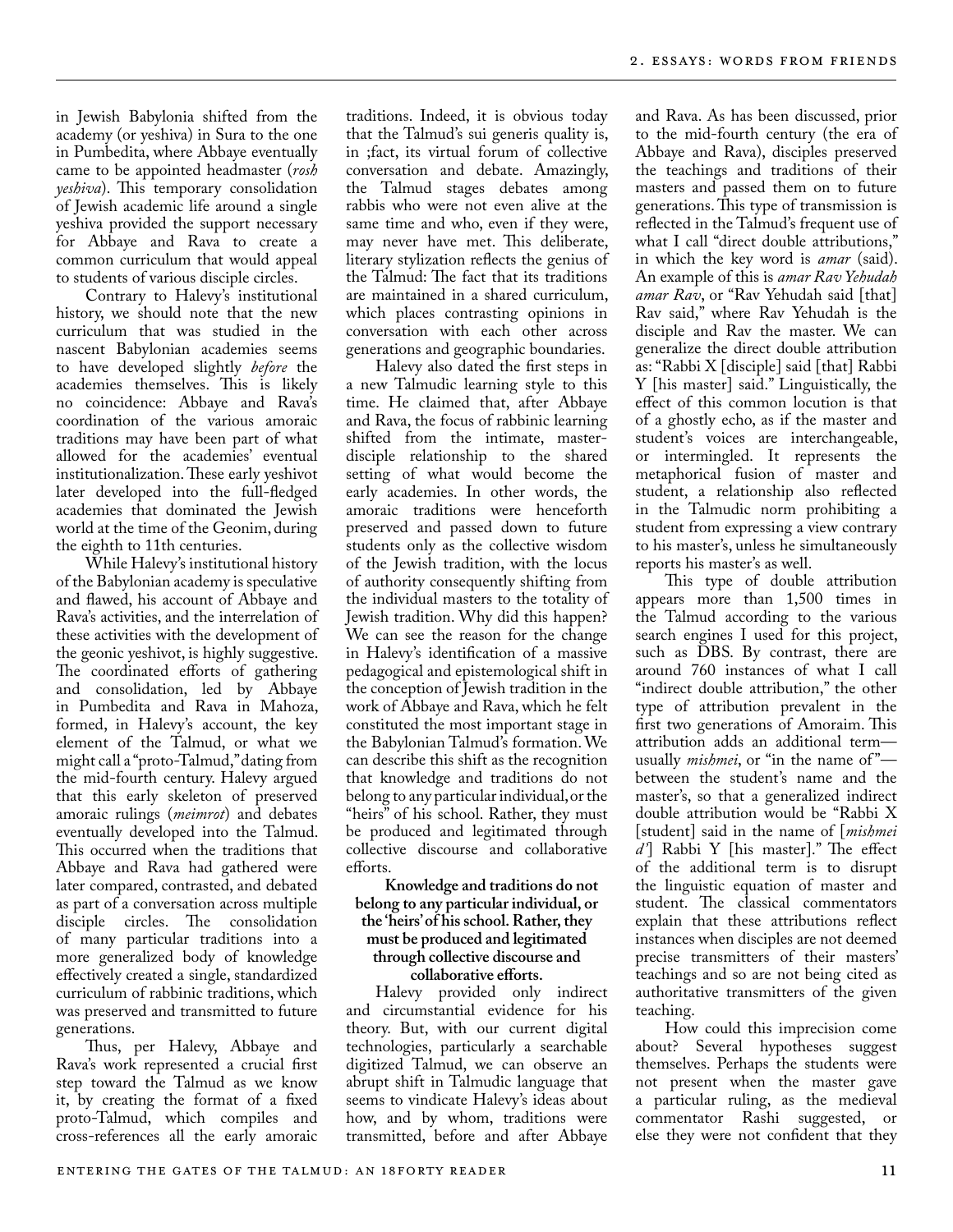accurately recalled it. Alternatively, Rashbam, Rashi's grandson and another of the classical commentators, suggests that the indirect attribution is used whenever the speaker is not chiefly a student of the master. A careful analysis of the Talmudic text, however, reveals a striking phenomenon: Although direct double attribution is by far the most frequent form for statements attributed to the first two generations of Amoraim (at least twice as common as the indirect form), it completely disappears after Abbaye and Rava's time. Although the Talmud records over 200 indirect double attributions of later sages, it has not even *one* direct double attribution of any of those sages. (The few exceptions are clearly printing errors, as comparison with manuscripts in these cases shows.) In those later times, even central students of a well-known master, such as Rav Papa (ca. 300-375), conveyed their teachings using *only indirect attributions*.

Halevy's argument about Abbaye and Rava's pedagogical revolution explains this otherwise mysterious phenomenon. Beginning in Abbaye and Rava's time (and intersecting the fourthcentury Amoraim), rabbinic teachings were conserved and conveyed to later generations as part of a unified collection of traditions. Later, this was reflected in one of the institutional practices of the yeshivot: If an individual tradition needed to be preserved for transmission, it was conveyed by the student exclusively to the Tannaim, the official reciters of the *beit midrash*, to be memorized, which completely eliminated the responsibility (and, thus, the status) of the student as a preserver of his master's traditions. In other words, particular disciples no longer were key transmitters of traditions because the traditions of all the Amoraim were maintained as part of a collective corpus. (Confusingly, the official reciters of the early academy were given the same title as the rabbis of the Mishna, although the former are, of course, of a much later date.)

Further support for this change in the manner of transmission after Abbaye and Rava is found in the era's significantly new approach to Halachic determination. Most early rabbinic authorities ruled according to the principle of *ein halakhah ketalmid bimqom harav*, or "the law does

not follow the view of a disciple instead of the master." In other words, the law always follows the master. However, the Geonim later qualified this ruling by saying that, from Abbaye and Rava onward, the law follows the opinion of the later sages, even when masters and disciples disagree, under a principle called *hilkheta kebatra'ei*, or "the law follows the later ones." It seems clear that this change is a practical reflection of the changes in the disciple-master relationship that naturally followed Abbaye and Rava's revolution. Once there was a unified collection of traditions, students were no longer considered to be uniquely the disciples of an individual Amora. Instead, they were students of the rabbinic body as a whole, or, more accurately, of the entire amoraic tradition. Since this tradition grew and developed constantly, later generations were considered more authoritative than earlier ones.

In recent decades, academic scholars have studied the Talmud in the context of Sasanian (Persian/Iranian) Mesopotamia, where the Babylonian Talmud was formed. These studies give additional support for Halevy's theory that Abbaye and Rava's primary achievement was the creation of a unified corpus from the numerous traditions of the Babylonian and Palestinian Amoraim, which were then examined and debated in order to analyze any apparent contradictions among them. Scholars who have studied Sasanian Babylonia in the third and fourth centuries have noted the growth of cultural connections between Palestine and Babylonia, which reached a peak in the fourth century. The influx of Palestinian culture, and the increasing cultural openness of the general milieu, may have helped prompt Abbaye and Rava to collect traditions from the different disciple circles, including those in Palestine, and combine them into a single body of learning.

Furthermore, the gathering of rabbinic traditions in Sasanian Babylonia is paralleled by a similar activity on the part of local Zoroastrian priests. Upon founding their empire in Babylonia in the second quarter of the third century, the Sasanian Persians embarked on a project of centralization and religious renaissance. The first Sasanian king, Ardashir I (ruled ca. 227-242 CE),

gathered the Zoroastrian priests and tasked them with collecting and reviving their religious traditions and laws in order to revitalize Persian culture and religion. Shapur II, who ruled from 309 to 379, seems to have initiated a major Zoroastrian textual collation. As described in the Dēnkard (Acts of Religion), a compendium of Zoroastrian religion, legends, customs, and literature, a great council met during Shapur II's time, at which *kišwarīgān* (probably theologians) and debated the available Zoroastrian material. It is very likely that such a major council of Zoroastrian scholars meeting for the purpose of canon-formation would have been noticed by nearby rabbis.

It is intriguing to ponder why Abbaye and Rava were so suited for the unique task of gathering traditions across the various disciple circles and in spite of geographical and cultural boundaries. Perhaps the contrasting backgrounds and personalities of these great sages enabled them to appreciate the value of diversity and debate. In any event, their innovation was so successful that it became the paradigm of Talmudic leaning in Babylonia for centuries, until the Talmud came to a close and was eventually committed to writing, toward the end of the eighth century. The impact of Abbaye and Rava's learning paradigm was such that, from their time in the mid-fourth century until the sealing of the Talmudic text, there were almost *no books written by individual rabbis*. This paucity of distinct works of literature is not the result of an impoverished Jewish intellectual life during the geonic period; on the contrary, it shows that the rabbis felt their teachings were part of a global conversation, in which all contributions could be incorporated orally into a collective discourse. That<br>transgenerational conversation is transgenerational precisely the genius of the Talmud, the intellectual efflorescence behind its rich structure of analysis and debate.

*This article has been adapted from the author's book*, The Formation of the Talmud: Scholarship and Politics in Yitzchak Isaac Halevy's Dorot Harishonim *(De Gruyter, 2021). The electronic version of the book is available at Open Access.*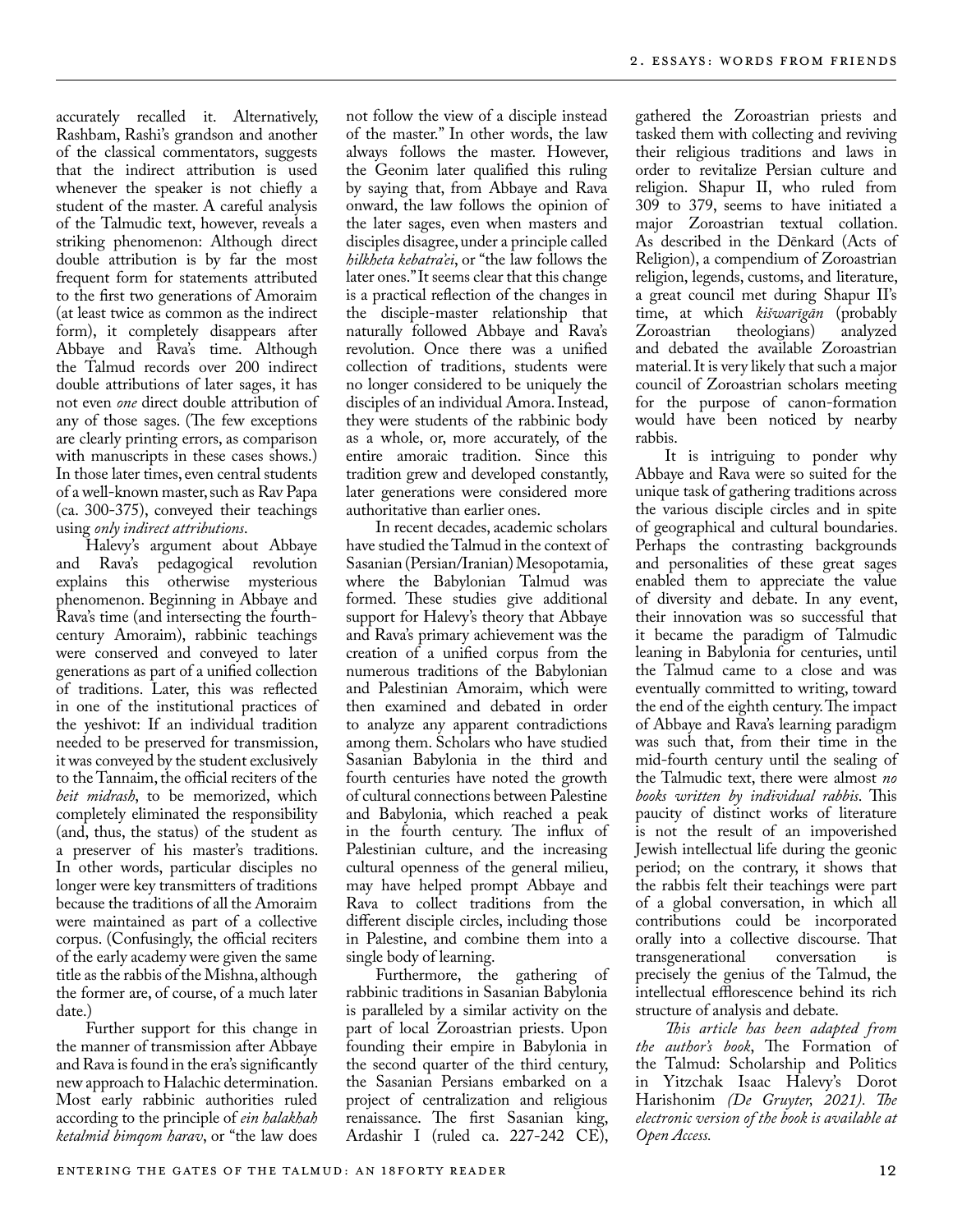## **How to Disagree: Three Talmudic Teachings for Our Time**

The political landscape of today is deeply fractured. In a world in which the right and left have different representatives, ways of speaking, values, and media organizations to broadcast their messages, it can be hard to see the methods by which unity and real, meaningful dialogue can exist. Enter: The Talmud. Debate is more than a way of talking in Talmudic culture, it was a way of life. As such, the sages of the Talmud dedicated serious and sustained thought to cultivating the art of disagreement. Here are the three examples of the Talmudic art of disagreement that our society desperately needs.

**1. Kiddushin 30b: Disagreeing with Love** 

What happens after the debate ends? In Kiddushin 30b, the sages discuss an enigmatic phrase that appears in  $B$ את והב בסופה:  $(B1:14)$ : את והב בסופה. meaning of these words "Waheb in Supha" are unclear, which leads the sages to get creative, putting it in conversation with a different verse, this one from Tehillim (127:5): "Happy is the man who has his quiver full of them; they shall not be put to shame when they speak with their enemies in the gate." Read their words, and think about what our world would look like if we all loved each other more after disagreeing:

ּ מַאי אֶת אוֹיְבִים בַּשֶּׁעַר אָמַר רַבִּי חִיָּיא בַּר אַבָּא אַפִילּוּ הָאָב וּבְנוֹ הָרַב וְתַלְמִידוֹ שֵׁעוֹסְקִין בַּתּוֹרָה בַּשֶּׁעַר אֶחָד ֿ נַעֲשִׂים אוֹיְבִים זֶה אֶת זֶה וְאֵינָם זָזִים מִשָּׁם עַד שֶׁנַּעֲשִׂים אֹוהֲבִים זֶה אֶת זֶה שֶׁ נֶּאֱמַר אֶת ו ָהֵב בְּסּופָה אַל תִּקְרֵי בְּסּופָה אֶלָּא בְּסֹופָּה

The Gemara asks: What is the meaning of the phrase "enemies in the gate" with regard to Torah study? Rabbi Hiyya bar Abba says: Even a father and his son, or a rabbi and his student, who are engaged in Torah together in one gate become enemies with each other due to the intensity of their studies. But they do not leave there until they love each other, as it is stated in the verse discussing the places the Jewish people engaged in battle in the wilderness: "Therefore it is said in the book of the wars of the Lord, Vahev in Suphah [*beSufa*], and the valleys of Arnon" (Numbers 21:14). The word "*vahev*" is interpreted as related to the word for love, *ahava*. Additionally, do not read this as "in Suphah [**beSufa**]"; rather, read it as "at its end [*besofa*]," i.e., at the conclusion of their dispute they are beloved to each other.

## **2. Eruvin 13b: Disagreeing with Respect and Restraint**

Hillel and Shammai, and their respective schools of study, Beit Hillel and Beit Shammai, are the headquarters of Jewish dispute. Their divergent schools of thought resulted in differing views in almost every realm of Jewish law imaganable, and had far-reaching consequences. Given the intensity and duration of this schism, the Talmudic texts that surround this debate are particularly fascinating. Consider this one, from Eiruvin 13b:

אָמַר רַבִּי אַבָּא אָמַר שָׁמוּאֵל: שָׁלֹש שָׁנִים נֵחִלְקוּ בֵּית ּשַׁמַּאי ּוּבֵית הָלֵל, הַלָּלוּ אוֹמְרִים: הֲלָכָה כְּמוֹתֵנוּ, וְהַלָּלוּ ּאוֹמְרִים: הֲלָכָה כְּמוֹתֵנוּ. יָצְאָה בַּת קוֹל וְאָמְרָה: אֵלּוּ וָאֵלּוּ .דִּבְרֵי אֱלֹהִים חַי ִּים הֵן, ו ַהֲלָכָה כְּבֵית הִלֵּל

Rabbi Abba said that Shmuel said: For three years Beit Shammai and Beit Hillel disagreed. These said: The halakha is in accordance with our opinion, and these said: The halakha is in accordance with our opinion. Ultimately, a Divine Voice emerged and proclaimed: Both these and those are the words of the living God. However, the halakha is in accordance with the opinion of Beit Hillel.

ּוְכִי מֵאַחַר שֶׁאֵלּוּ וָאֵלּוּ דִּבְרֵי אֱלֹהִים חַיִּים, מִפְּנֵי מָה זָכוּ בֵּית הִלֵּל לִקְּבֹועַ הֲלָכָה כְּמֹותָן? מִפְּנֵי שֶׁ ּנֹוחִין ו ַעֲלּובִין הָיּו, ו ְׁשֹונִין דִּבְרֵיהֶן ו ְדִבְרֵי בֵּית שַׁ מַּאי, ו ְלֹא עֹוד אֶלָּא שֶׁ מַּקְדִּימִין .דִּבְרֵי בֵּית שַׁ מַּאי לְדִבְרֵיהֶן

The Gemara asks: Since both these and those are the words of the living God, why were Beit Hillel privileged to have the halakha established in accordance with their opinion? The reason is that they were agreeable and forbearing, showing restraint when affronted, and when they taught the halakha they would teach both their own statements and the statements of Beit Shammai. Moreover, when they formulated their teachings and cited a dispute, they prioritized the statements of Beit Shammai to their own statements, in deference to Beit Shammai.

It is the restraint and respect that Beit Hillel showed in disagreement that leads us to follow the opinion of Beit Hillel. This offers a sharp counterpoint to our contemporary culture: How many of us show restraint when disagreeing with someone else? How many of us let our conversational partners talk first, when we know that we will disagree with them?

### **3. Yevamot 13b: Disagreeing with Boundaries**

Do you have to vote the same way to love each other? For many people seeking love in the 21st century, this is a highly germane question *("If you vote right swipe left" and its inverse, for those who know)*, as our societies try to negotiate the lines between the political and the personal. If our opinions reflect our beliefs, and our beliefs our values, then can we truly eat and love and dine with those we disagree with? Once again, enter the houses of Hillel and Shammai. This text is discussing the permissibility of a specific law of marriage, though the message speaks for generations:

אע"פ שאלו אוסרים ואלו מתירין אלו פוסלין ואלו מכשירין לא נמנעו בית שמאי מלישא נשים מבית הלל ולא בית הלל מבית שמאי כל הטהרות והטמאות שהיו אלו מטהרים ואלו מטמאין לא נמנעו עושין טהרות אלו :על גבי אלו

The mishna comments: Although Beit Hillel prohibit and Beit Shammai permit them, and although these disqualify and those deem them fit, Beit Shammai did not refrain from marrying women from Beit Hillel, nor did Beit Hillel refrain from marrying women from Beit Shammai. Furthermore, with regard to all of the disputes concerning the halakhot of ritual purity and impurity, where these rule that an article is ritually pure and those rule it ritually impure, they did not refrain from handling ritually pure objects each with the other, as Beit Shammai and Beit Hillel frequently used each other's vessels.

## Postscript: Living with Disagreement

After the Talmud sets the stage for the millennia of debate and disputation that centered Jewish life in the diaspora, the question of the purpose and challenge of eternal debate were argued by many later thinkers. In one particularly interesting debate, medieval thinkers such as the Rambam weighed in on if debate is the result of errors of omission in the masorah, or the result of differing viewpoints that constitute the totality of the masorah. For some thinkers, the variety of opinions must be the result of something going wrong, information and perspective lost as the world moves forward from Sinai. For others, this diversity in perspective is part and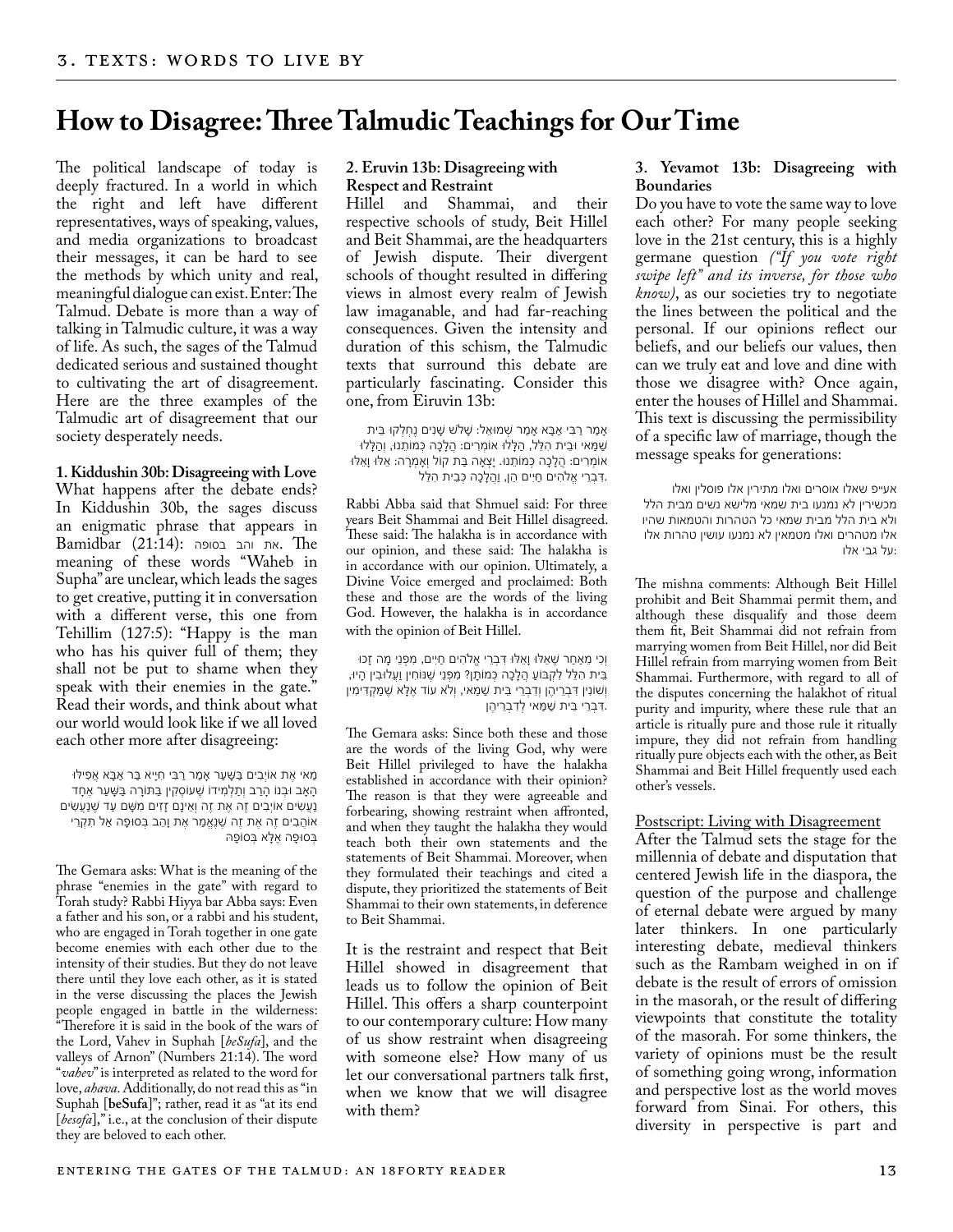parcel of the unfolding revelation that began in Sinai. Either way you see it, we can appreciate how deep and vast the question of debate is in the field of Jewish literature, and the self-awareness around the cultural mores and challenges of this endeavor.

In the 18th century, chassidic great Rabbi Nachman of Breslov, who lived amidst great disputes, spoke some of the most intriguing formulations we have on the nature of disagreement in Jewish thought. Hear his words:

If all Torah scholars were as one, there would not be space for the creation of the world, but only through the mahloket between them, as they disagree with each other, and each draws himself to a different side, through this an empty space is created between them.

In this mystical perspective, distance in opinion between scholars creates an empty space, similar to God's creation of empty space in the beginnings of the universe. From a human standpoint, creative tension often comes from the space between people, and when we appreciate the differences in our perspectives, we are often able to come to a more deep and original understanding.

In a radical teaching with farreaching implications, R. Yaakov Moshe Charlop, in his Mei Marom (5, Parshat Noach) wonders at the sheer delusion of the builders of the Tower of Bavel; why would they think that they could think that they could have a chance at fighting God? R. Charlop explains that they had a sort of premonition of the eventual occurrence of the Talmud Bavli, in which humans would argue with God and be victorious. This is the Talmud Bavli - where the nation of God-struggles question our way to the truth.

Yehuda Amichai brings this issue to today with timeless words. No matter how much we debate, disagree, and argue, in the end flowers will only grow from where the "doubts and loves / dig up the world." In his words:

## **The Place Where We Are Right** *- Yehuda Amichai*

From the place where we are right flowers will never grow in the Spring.

The place where we are right is hard and trampled like a yard.

But doubts and loves dig up the world like a mole, a plough. And a whisper will be heard in the place where the ruined house once stood.

**How to Live With a Broken Heart: Three Talmudic Teachings for Our Time**

The contemporary Israeli poet

The experience of loss, heartbreak, and struggle are ancient and eternal aspects of the human condition. While the Jewish story throughout time has taught us how to rejoice, it has also taught us how to deal with the misfortunes and challenges of life, large and small. Historian Salo Baron formulated the notion of the 'lachrymose view of Jewish history,' that view that identifies the epochal moments in Jewish narrative history as points of juncture, for good reason: there is much suffering in our past. Here are three times that the Talmud reflects and engages with the heartbreak of life, reflecting the human heart of this great work.

**Chagigah 5b: God Cries** One of the most eternal moments in Jewish textual history is Tehillim (91:15), where we read: "I will be with him in distress." Suffering is often a highly isolating experience, in which we feel ultimately and utterly alone in our pain. In this text, the sages of the Talmud tell us that God too cries, but in a place of mystery, of secrecy. No matter how hard it might be to hear, this gemara tells us, God cries for us, and with us.

״ו ְאִם לֹא תִשְׁ מָעּוהָ בְּמִסְתָּרִים תִּבְכֶּה נַפְשִׁ י מִפְּנֵי גֵו ָה״, אָמַר רַב שָׁמוּאֵל בַּר אִינְיַא מִשָּׁמֵיהּ דְּרַב: מַקוֹם יֵשׁ לוֹ לְהַקָּדוֹשׁ בָּרוּךְ הוּא וּמִסְתָּרִים שְׁמוֹ. מַאי ״מִפְּנֵי גֵוָה״? אָמַר רַב שָׁמוּאֵל בַּר יִצְחָק: מִפְּנֵי גַאֲווֹתָן שֵׁל יִשְׂרָאֵל ּשֶׁנִיטָּלָה מֵהֶם וְנִתְּנָה לַּגּוֹיִם. רַבִּי שָׁמוּאֵל בַּר נַחְמָנִי אָמַר: מִפְּנֵי גַּאֲוֹתָה שֶׁל מַלְכוּת שָׁמַיִם

The verse states: "But if you will not hear it, my soul shall weep in secret [bemistarim] for your pride" ( Jeremiah 13:17). Rav Shmuel bar Inya said in the name of Rav: The Holy One, Blessed be He, has a place where He cries, and its name is Mistarim. What is the meaning of "for your pride"? Rav Shmuel bar Yitzhak said: God cries due to the pride of the Jewish people, which was taken from them and given to the gentile nations. Rav Shmuel bar Nahmani said: He cries due to the pride of the kingdom of Heaven, which was removed from the world.

**וּמִי אִיכָּא בִּכְיָה קַמֵּיהּ הַקֶּדוֹשׁ בָּרוּךְ הוּא? וְהָאָמַר רַב** פָּפָּא: אֵין עֲצִיבּות לִפְנֵי הַקָּדֹוׁש בָּרּוְך הּוא שֶׁ נֶּאֱמַר: ״הֹוד ו ְהָדָר לְפָנָיו עֹוז ו ְחֶדְו ָה בִּמְקֹומֹו״! לָא קַשְׁ י ָא: הָא בְּבָתֵּי גַו ָּאֵי, הָא בְּבָתֵּי בַרָאֵי

The Gemara asks: But is there crying before the Holy One, Blessed be He? Didn't Rav Pappa say: There is no sadness before the Holy One, Blessed be He, as it is stated: "Honor and majesty are before Him; strength and gladness are in His place" (I Chronicles 16:27)? The Gemara responds: This is not difficult. This statement, that God cries, is referring to the innermost chambers, where He can cry in secret, whereas this statement, that He does not cry, is referring to the outer chambers.

## **Menachot 99a: Brokenness and Wholeness Together**

*Suffering does not just isolate us from our loved ones, but from ourselves. We often push away the hurt in our life, in our friends' lives, hoping to find joy instead, but we know that pain + resistance = suffering. In this text, the Talmud tells us that brokenness too has a place in the holiest of places: In the Ark, right alongside wholeness does. Both tablets, the broken and the whole, the suffering and the healthy, the love and the heartbreak, are in the Ark together.* 

(ברים י, ב) אשר שברת ושמתם בארון תני רב יוסף מלמד שהלוחות ושברי לוחות מונחין בארון מכאן לתלמיד חכם ששכח תלמודו מחמת אונסו שאין נוהגין בו מנהג בזיון

The verse states: "At that time the Lord said to me: Hew for yourself two tablets of stone like the first…And I will write on the tablets the words that were on the first tablets, which you broke, and you shall put them in the Ark" (Deuteronomy 10:1–2). Rav Yosef teaches a baraita: This verse teaches that both the tablets of the Covenant and the pieces of the broken tablets are placed in the Ark. One should learn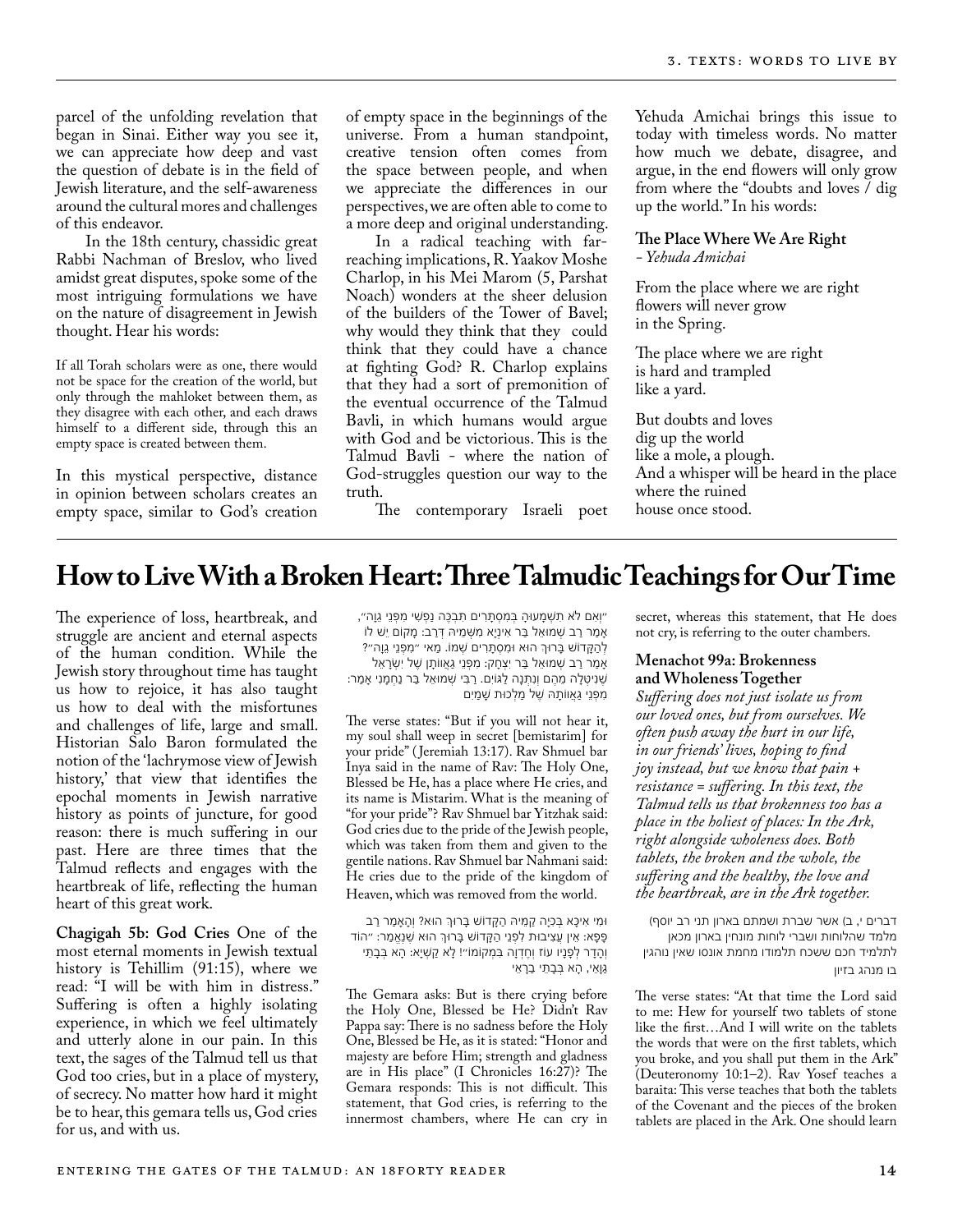from here that with regard to a Torah scholar who has forgotten his Torah knowledge due to circumstances beyond his control, e.g., illness, one may not behave toward him in a degrading manner. Although the first tablets were broken it is prohibited to treat them with disrespect, due to their sanctity. A Torah scholar who forgot the Torah knowledge he once possessed is likened to these broken tablets.

#### **Talmud Yerushalmi Megillah 3:7:6:**

This is the most radical of these texts, for this text tells us not how our suffering changes the way we see ourselves, but how it changes the way we see God. There is a strength in this passage, one that tells us that God's silence cannot and should not be ignored, and that it takes greatness to acknowledge the suffering caused by the silence of God in our lives.

רִבִּי סִימֹון בְּשֵׁ ם רִבִּי י ְהֹושֻׁ עַ בֶּן לִֵוי. לָמָּה נִקְרְאּו אַנְשֵׁ י כְנֶסֶת הַגְּדֹולָה? שֶׁ הֶחֱזִירּו אֶת הַגְּדּולָּה לְיֹושְׁ נָּה. אָמַר רִבִּי פִינְחָס. מֹשֶׁ ה הִתְקִין מַטְבֵּיעָּה שְׁ לְתְּפִילָּה. הָאֵ֨ל הַגָּדֹול הַגִּּבֹור ו ְהַּנֹורָא. י ִרְמְי ָה אָמַר. הָאֵל הַגָּדֹול הַגִּיּבֹור. ו ְלֹא אָמַר נֹורָא. ו ְלָמָּה הּוא גִיּבֹור. לָזֶה נָאֶה לְהִיקָּרות גִּיּבֹור. שֶׁ הּוא רֹואֶה חּורְבַּן בֵּיתֹו ו ְׁשֹותֵק. ו ְלָמָּה לֹא אָמַר נֹורָא. אֵין נֹורָא אֶלָּא בֵית הַמִּקְדָּׁש. דִּכְתִיב נֹורָא אֱלֹהִים מִמִּקְדָּשֶׁ יָך. דָּנִיאֵל אָמַר. הָאֵל הַגָּדֹול ו ְהַּנֹורָא. ו ְלָמָּה לֹא אָמַר גִּיּבֹור. בָּנָיו מְסּורִין בְּקֹולָרִין. אֵיכָן הִיא גְבּורָתֹו. ו ְלָמָּה הּוא אָמַר נֹורָא. לָזֶה נָאֶה לְהִיקָּרֹות נֹורָא. בְּנֹורָאֹות ּשֶׁ עָשָׂה עִמָּנוּ בְּכִבְשֶׁן הָאֵשׁ. וְכֵיוָן שֶׁעָמְדוּ אַנְשֵׁי כְנֶסֶת .הַגְּדֹולָה הֲחֱזִירּו אֶת הַגְּדּולָּה לְיֹושְׁ נָּה

Rebbi Simon in the name of Rebbi Joshua ben Levi: Why are they called the men of the Great Assembly? Because they re-instituted the grandeur to its old glory. Rebbi Phineas said, Moses instituted the prayer formula, the God, the Great, the Strong, and the Awesome. Jeremiah said, the Great and Strong God; he did not mention "the Awesome". Why is He strong? He is appropriately called strong since He sees the destruction of His Temple and is silent. Why did he not mention "Awesome"? Awesome is only the Temple, as it is written, God Awesome in Your Sanctuary. Daniel said the Great and Awesome God. Why did he not mention "the Strong"? His sons are delivered to iron collars; where is His strength? But why does he say, Awesome? He is appropriately called awesome by the awesome deeds he made for us in the fiery oven. But when the men of the Great Assembly arose they re-instituted the grandeur to its old glory.

Postscript: Living with a Broken Heart It can be easy to sometimes think of religious life as existing in the good moments, for the smachot, the bat mitzvah pictures, the weddings and brises and rest of it. While these are important parts of the life of faith, there is another aspect: when things go wrong, religion helps us cope. And when our heart breaks, for any one of the thousand reasons that can break it, our ancient Jewish wisdom can help us come to terms with what we lost, and find a way forward.

Way before the Talmud ever taught us how to live with suffering, Tehillim (51:19) said it best:

זִבְחֵי אֱלֹהִים רּוחַ נִשְׁ בָּרָה לֵב־נִשְׁ בָּר ו ְנִדְכֶּה אֱלֹהִים לֹא תִבְזֶה

True sacrifice to God is a contrite spirit; God, You will not despise a contrite and crushed heart.

More than any sacrifice, donation, or prayer, God never turns away the broken heart. R. Moshe Chaim Ephraim of Sudilkov (1748 - 1800), the great Chassidic sage known as the Degel Machane Efraim, penned these stunningly moving words, that can guide us in a challenging world. He says:

So we see, the heart was only created in order to be a dwelling place for God, and God refuses to dwell anywhere but in a smashed and broken heart. That's why the wholeness of a heart is defined by the extent of its brokenness inside the person. Then when it possesses wholeness it is known as Jerusalem the Holy City, and it is said to have its King in residence. In contrast, God forbid, to the opposite, when a person has pride of heart, and it is known as haughty.

The broken heart is a dwelling place for God, and who among us does not have a broken heart? Rabbi Abraham Isaac Kook (1865 - 1935) put it differently, utilizing a language of internal contradiction that may be more familiar to us:

"Anyone that says 'my soul is torn,' speaks well. For of course they are torn! It is impossible for us to imagine someone whose soul is not torn. Only the inanimate is whole. But a person has many aspirations and reversals, an inner battle that is eternally within. A person's entire work is to unite the torn piece of the soul through a broad vision, through which in the greatness and loftiness of its entirety will encompass all, and bring harmony."

For Rav Kook, it is not only broken-<br>heartedness but also cognitive heartedness dissonance, inner contradictions that tear us apart. But we need not fret, as this is endemic to the human condition, Rav Kook reminds us, and part of what makes us who we are.

So let's learn to live with broken hearts, and close with the words that we pray in the days of Tishrei:

> רַחֲמָנָא דְעָנֵי לַעֲנִי ֵּי עֲנֵינָא. רַחֲמָנָא דְעָנֵי לִתְבִירֵי לִבָּא עֲנֵינָא

"Merciful one that answers the broken-hearted, answer us."